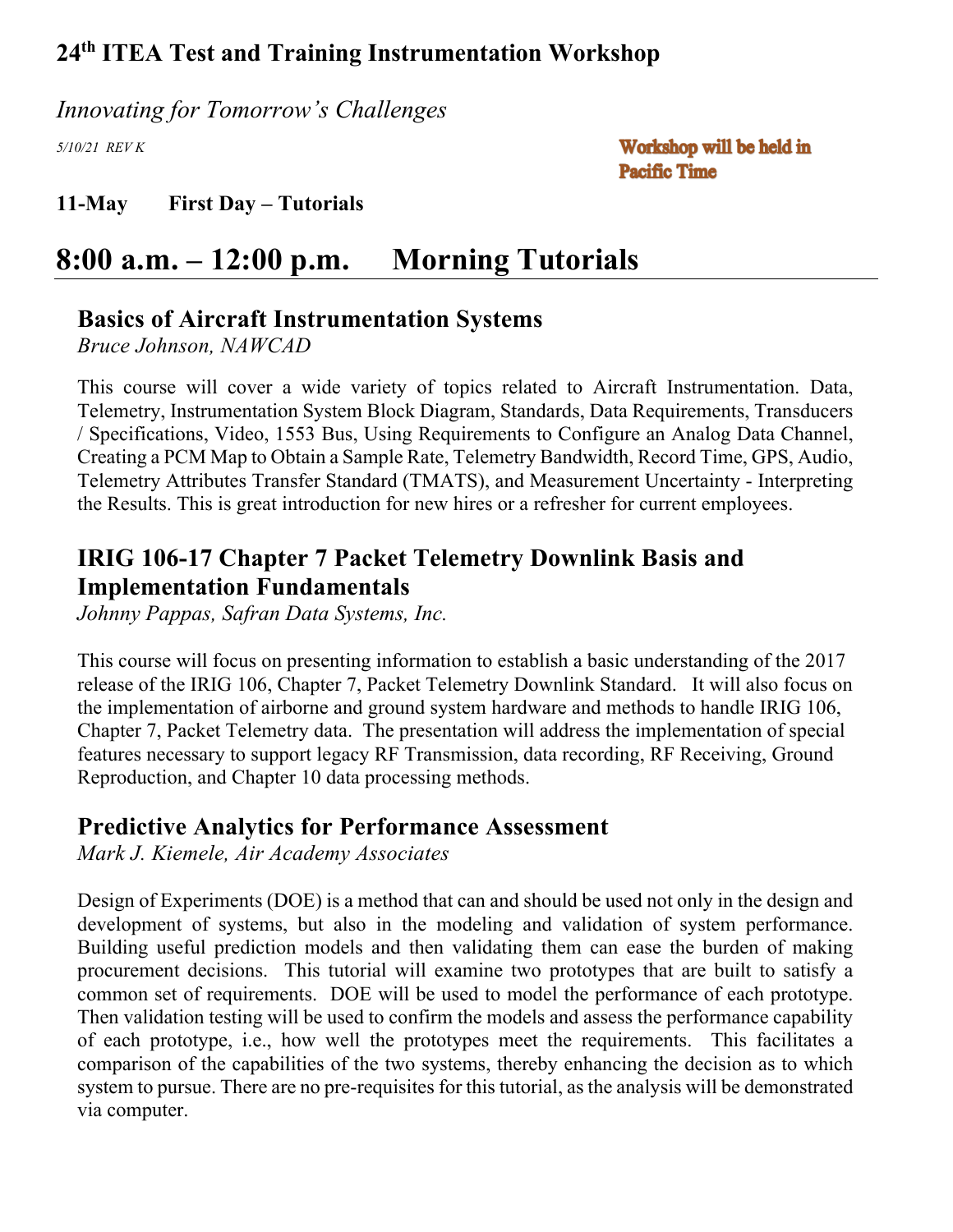### *Innovating for Tomorrow's Challenges*

*5/10/21 REV K*

## **Troubleshooting Ethernet Data with Wireshark**

*Paul Ferrill, ATAC* 

The "Troubleshooting Ethernet Data with Wireshark" tutorial will use real-world aircraft data to demonstrate how to use the open source program Wireshark to both view data and troubleshoot problems. The class will include presentation and hands-on usage of Wireshark to look at data as if you were connected to the Ethernet network on an airplane and if you were connected to an IRIG 106 Chapter 10 recorder broadcasting data over UDP. We'll start out with a brief overview of Ethernet fundamentals and then get right on to using Wireshark.

## **Video and Video Compression**

*Gary Thom, Delta Information Systems*

With the growing complexity of flight test programs and the improved efficiency of compression algorithms, video is an ever increasing component of flight test data collection. This tutorial will provide a basic understanding of video interfaces. This will include a discussion of the signals, formats, resolutions and frame rates. Building on those basics the tutorial will then present a high level description of how video compression works and the trade-offs that can be made when selecting and implementing video compression components. An overview of various video compression algorithms will be provided, highlighting the differences between the algorithms. We will examine the effects of video compression on video quality and investigate some of the causes and resolutions of quality problems. Finally, there will be a brief overview of audio compression.

# **1:00 p.m. – 5:00 p.m. Afternoon Tutorials**

# **JPEGXS vs H.264/H.265: Why JPEGXS is Better, Faster, and More Reliable**

*Paul Hightower, Instrumentation Technology Systems (ITS)*

There are three ways to see video; uncompressed, lightly compressed and highly compressed. For the small screen highly compressed video is widely used. For the big screen and for content generation lightly compressed video may be used. The best video of course is uncompressed. Uncompressed video delivers to your eyes what the camera sees; all the detail and all the colors with near instantaneous presentation (no latency). Few of us ever experience this level of video because storage and transport bandwidth simply cannot meet the requirements for its use. Very high end equipment is needed which quickly becomes out of economic reach except for the most demanding purposes.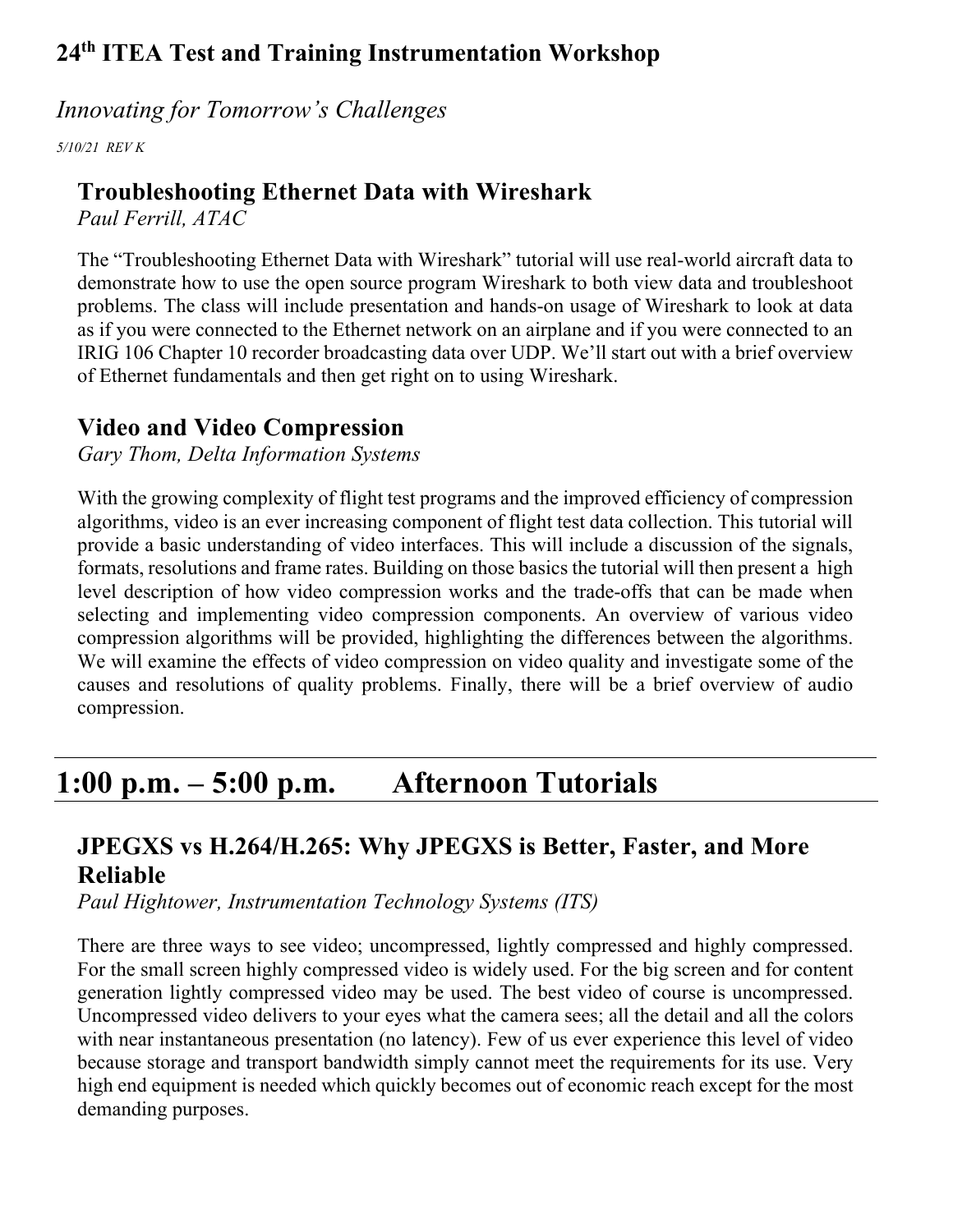### *Innovating for Tomorrow's Challenges*

#### *5/10/21 REV K*

Enter video compression technologies. Video compression has evolved to address transport and storage issues in general. However, two strategies emerged. The Motion Picture Experts Group (MPEG) focused on transport in narrow band environments and low storage capacity while maintaining good image quality. The Joint Photographic Experts Group (JPEG) remained image quality focused thus requiring more storage capacity and broader bandwidths for transport. MPEG became the most widely used system since endpoint distribution to the masses had to be delivered over narrow band channels (e.g., television, cable, satellite). At the turn of the century, storage costs were still high providing an additional economic pressure to reduce the size of video archived files. Compression ratios of 500:1 or more is needed to meet these challenges. MPEG 4 part 10 (aka H.264) met these challenges and is the most widely used compression system for video. As 4K video emerged, even more compression was needed (up to 2000:1 )which was met with the development of H.265 (aka HEVC). H.264 and H.265 (HEVC) and produce relatively good image quality for the small screen in transport bandwidths of less than 10 Mb/s. The image quality is not good enough for the big screen and is not used. The compression tools used in MPEG also introduce significant latency from source to destination. Latency can be as high as 10 seconds! However, for distribution of pre-recorded videos latency is not an issue. It does limit its uses for man-in-the-loop applications such as camera positioning. MPEG enabled widespread distribution but compromises the image quality delivered by the camera. VCR features like fast forward, single step, and backwards play is difficult if not impossible. The high compression also increases the opportunity for corruption and total video stream loss with transport noise and packet loss.

In the year 2000, JPEG changed the underlying method of image compression to one which can provide light compression that is visually lossless when compared to the original image. Other advantages are very low latency (under a millisecond is achievable) more resilience to transport noise, full VCR playback features. Over the past ten years, storage costs have become miniscule and transport bandwidths have grown from a few megabits/second to tens of gigabits/second. These advances now enable a wider use of lightly compressed video using the JPEG standard. The new JPEG XS is a fast, low latency, low complexity, and visually lossless compression system for video streams. Combined, JPEGXS encoding offer the engineering and test community far superior image quality for evaluation and performance studies. Man-in-the-loop applications become practical due to the low latency. Frame-by-frame imagery is identical to that which the camera captured thus delivering all the investment made in the camera and lenses to your eyes. Each frame is individually encoded delivering high image quality at each frame, eliminates Group of Picture (GOP) image loss and enables smooth forward/reverse and frame step playback. Images reconstructed from a JPEGXS encoder exhibit no macroblocking and introduces few if any artifacts of compression. We will explore all these issues in depth and explain why JPEG XS is able to deliver these benefits.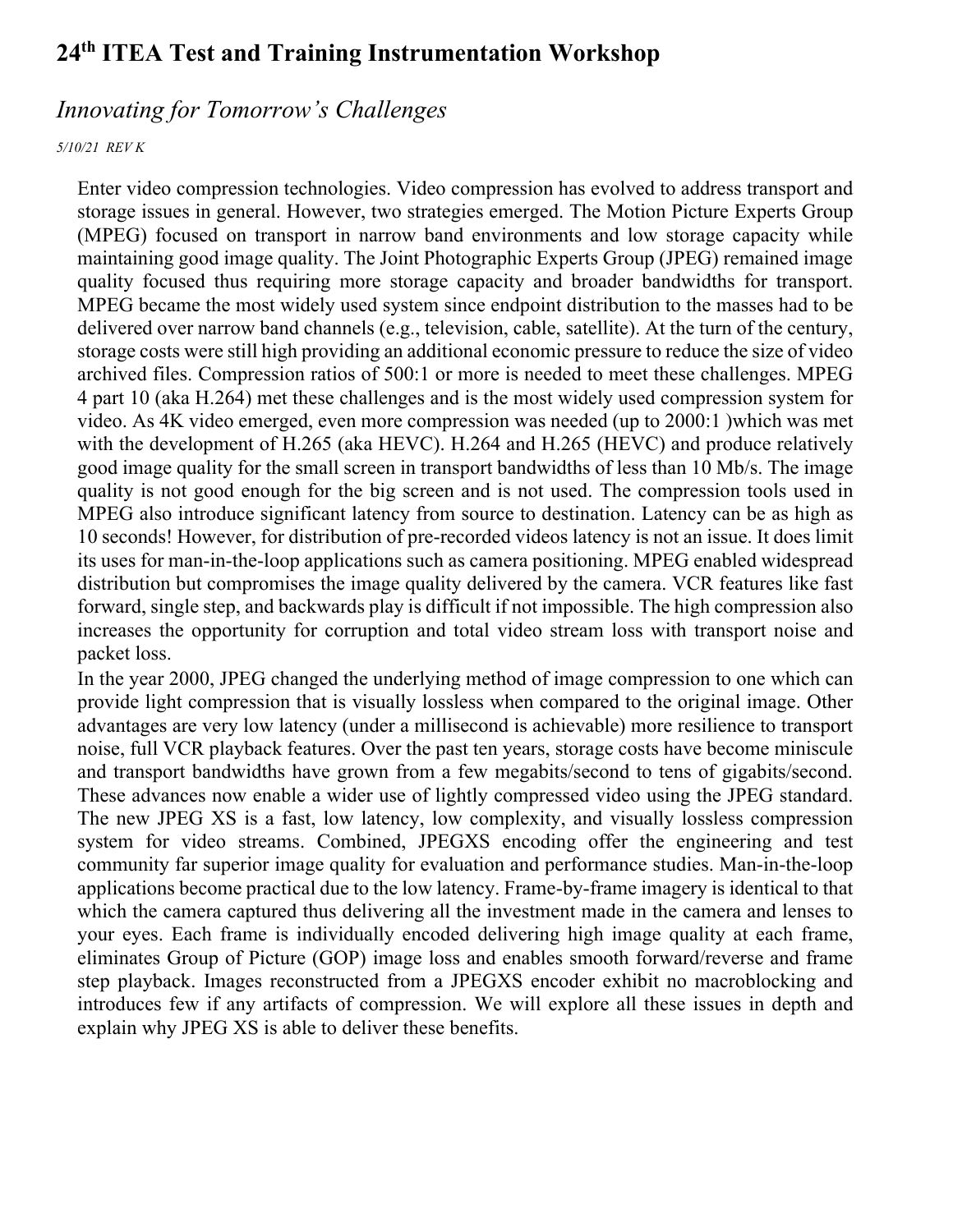*Innovating for Tomorrow's Challenges*

*5/10/21 REV K*

## **iNET Telemetry Networks**

*Thomas Grace, NAVAIR & Todd Newton, SwRI*

Chapters 21 through 28 of the Range Commanders' Council (RCC) IRIG-106 standards were developed to support a wide variety of components and system compositions. This tutorial provides a quick overview of these IRIG standards along with providing insight into the new capabilities that systems using these standards can utilize. The presentation includes current performance measured through the developmentally flight-tests. It is intended for anyone who wants an introduction or update on the current status of the TmNS technologies and system capabilities.

# **Real World Telemetry over IP**

*Gary Thom, Delta Information Systems*

As telemetry ranges are making the move to network centric architectures, it is worth considering the lessons learned over the previous 10 years of designing, installing, troubleshooting and optimizing telemetry data distribution over IP networks. This tutorial will begin with the motivation for moving to Telemetry over IP (TMoIP). It will then provide a basic networking foundation for understanding TMoIP and TMoIP formats. With this basis, we will be able to discuss network design considerations and tradeoffs for a successful TMoIP deployment. Finally, we will present some of the real-world problems and issues that may arise in a TMoIP system and the troubleshooting techniques that can be used to resolve them.

# **TENA, JMETC, and BDKM for Distributed Testing**

*Gene Hudgins, JMETC/TENA*

The Test and Training Enabling Architecture (TENA) was developed as a DoD Central Test and Evaluation Investment Program (CTEIP) project to enable interoperability among ranges, facilities, and simulations in a timely and cost-efficient manner, as well as to foster reuse of range assets and future software systems. TENA provides for real-time software system interoperability, as well as interfaces to existing range assets, C4ISR systems, and simulations. TENA, selected for use in Joint Mission Environment Test Capability (JMETC) events, is welldesigned for its role in prototyping demonstrations and distributed testing.

JMETC is a distributed LVC testing capability developed to support the acquisition community during program development, developmental testing, operational testing, and interoperability certification, and to demonstrate Net-Ready Key Performance Parameters (KPP) requirements in a customer-specific Joint Mission Environment.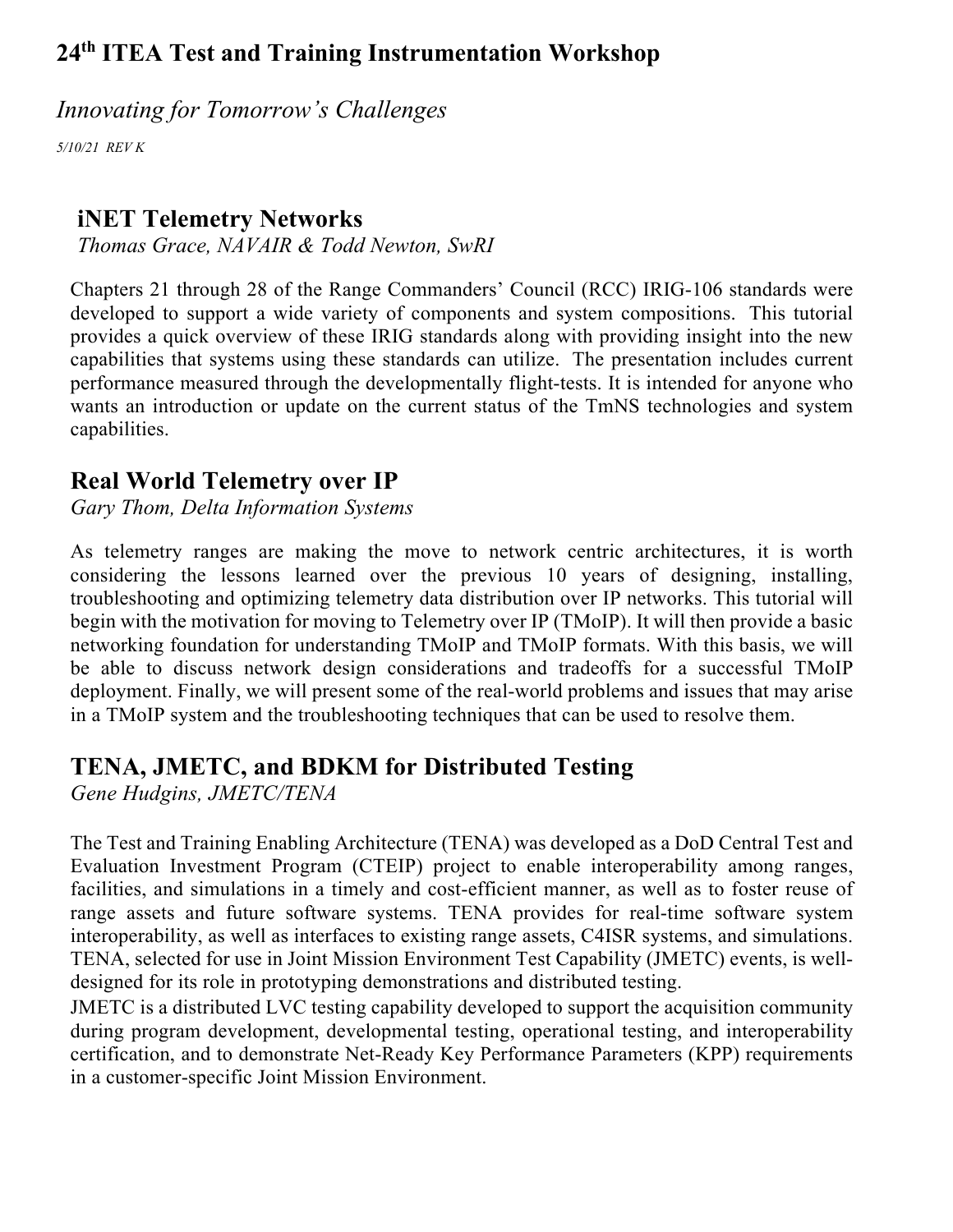### *Innovating for Tomorrow's Challenges*

#### *5/10/21 REV K*

JMETC uses a hybrid network architecture. The JMETC Secret Network (JSN), based on the SDREN, is the T&E enterprise network solution for secret testing. The JMETC Multiple Independent Levels of Security (MILS) Network (JMN) is the T&E enterprise network solution for all classifications and cyber testing. JMETC provides readily available connectivity to the Services' distributed test capabilities and simulations, as well as industry test resources. JMETC is also aligned with the Joint National Training Capability (JNTC) integration solutions to foster test, training, and experimental collaboration.

TENA provides the architecture and software implementation and capabilities necessary to quickly and economically enable interoperability among range systems, facilities, and simulations. TENA also fosters range asset reuse for enhanced utilization and provides composability for assembling rapidly, initialize, test, and execute a system from reusable, interoperable elements. Because of its field-proven history and acceptance by the range community, TENA provides a technology already deployed and well tested within the DoD.

Enterprise Big Data Analytics (BDA) and Knowledge Management (BDKM) has the capacity to improve acquisition efficiency, keep up with the rapid pace of acquisition technological advancement, ensure that effective weapon systems are delivered to warfighters at the speed of relevance, and enable T&E analysts across the acquisition lifecycle to make better and faster decisions using data that was previously inaccessible, or unusable. BDA is the application of advanced tools and techniques to help quickly process, visualize, understand, and report on data. JMETC has demonstrated that applying enterprise distributed BDA tools and techniques to T&E, leads to faster and more informed decision making that reduces overall program cost and risk. This presentation will inform the audience as to the current impact of TENA, JMETC, and BDA on the T&E community; as well as their expected future benefits to the range community and the warfighter.

### **Test and Evaluation of Laser and Electro-Optical Systems**

*Douglas Nelson, Teknicare, Inc. & Mark Stevens, Naval Postgraduate School*

An introduction to the challenges of testing and evaluating laser and electro-optical systems. An overview of the basic physics and terminology of these systems is included. The unique capabilities of laser and electro-optical systems are also discussed to provide a foundation for test objectives. Test and evaluation needs for laser and electro-optical systems including required diagnostic beam propagation and atmospheric measurements are briefly examined.

*Please join us in the virtual exhibit hall from 12:00-3:00pm. Attendees will be able to video chat with exhibitors during this time.*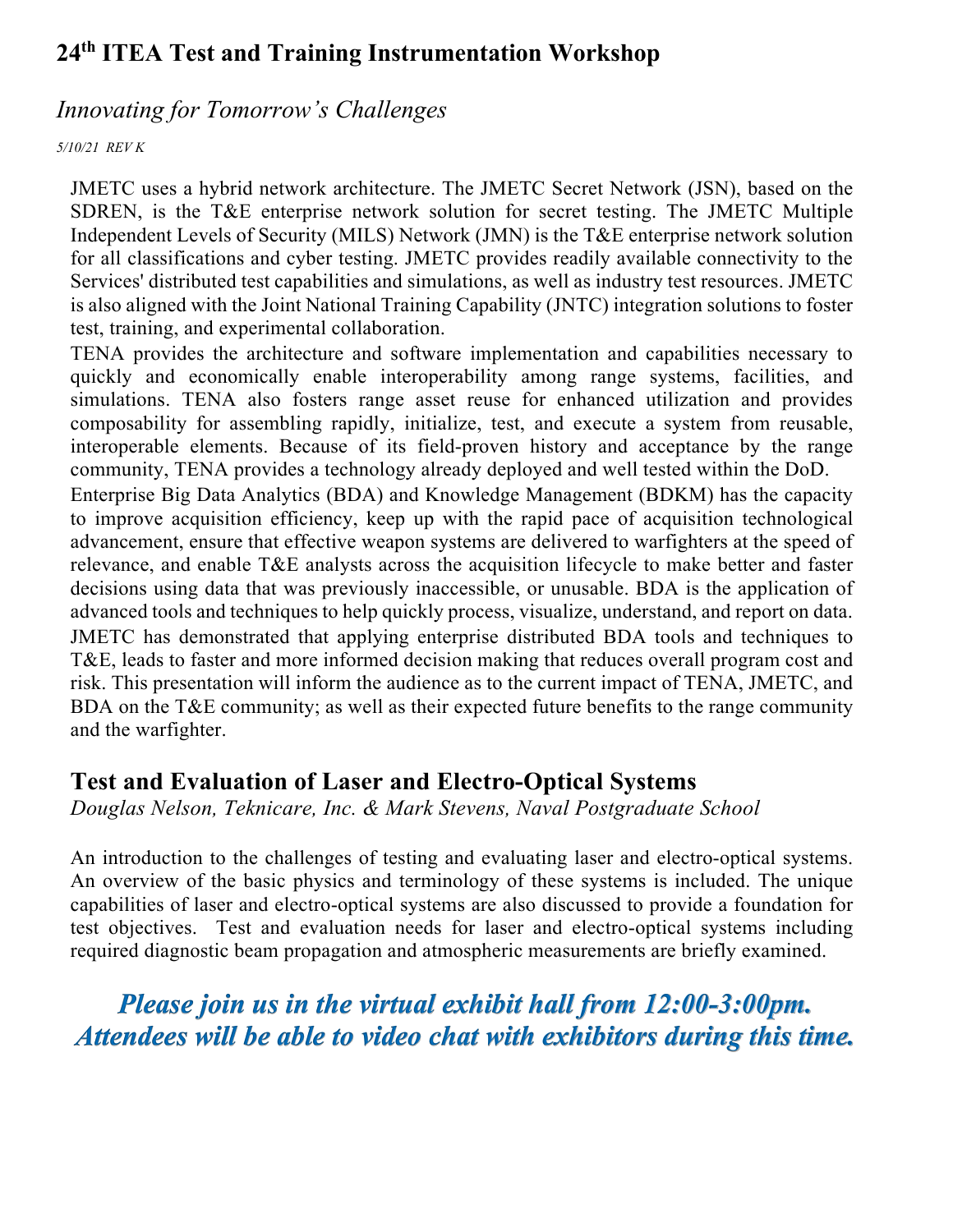# *Innovating for Tomorrow's Challenges*

*5/10/21 REV K*

## **12-May Second Day - Plenary Sessions, Technical Sessions, & Exhibits**

| $10:00$ a.m. | 15- minute Break. Please take this time to visit the virtual exhibit hall                                            |  |  |
|--------------|----------------------------------------------------------------------------------------------------------------------|--|--|
| $9:10$ a.m.  | Keynote Speaker: George Rumford, Director (acting), TRMC                                                             |  |  |
| $8:15$ a.m.  | Opening Speaker: Brigadier General Matthew Higer, Commander, 412 <sup>th</sup> Test Wing,<br><b>Edwards AFB</b>      |  |  |
| $8:00$ a.m.  | Welcome:<br>Mr. Pete Crump – ITEA President<br><b>STAR Spangled Banner</b><br>Mr. Michael Elliott, TIW Program Chair |  |  |

| <b>Chair</b>                                                  | <b>Time</b> | <b>Title</b>                                                                    | <b>Presenter(s)</b>                                                  |  |  |
|---------------------------------------------------------------|-------------|---------------------------------------------------------------------------------|----------------------------------------------------------------------|--|--|
| <b>Track 1: Data Analytics</b>                                |             |                                                                                 |                                                                      |  |  |
| Larry<br>Freudinger,<br>412TW, 812<br><b>TSS/ENTI</b>         | 10:15       | Using Docker-Compose to simulate<br>sophisticated infrastructure in development | Micah Ferrill, ATAC                                                  |  |  |
|                                                               | 10:45       | Genisys: A Team approach to next<br>generation data analytics                   | Maj. Brandon "Siphon" Burfeind,<br>412th TW                          |  |  |
|                                                               | 11:15       | Building an Agile Knowledge Management<br>Data Center                           | Eric Stith, JT4                                                      |  |  |
|                                                               | 11:45       | <b>CHEETAS 3.0: Architecture and Roadmap</b>                                    | Chris Moyer, TRMC                                                    |  |  |
| <b>Track 2: Network Telemetry/Instrumentation Development</b> |             |                                                                                 |                                                                      |  |  |
|                                                               | 10:15       | Wireless Instrumentation Demonstration &<br>Development At Edwards              | Robert Bieze, JT4                                                    |  |  |
| <b>Robert Bieze,</b><br>JT4                                   | 10:45       | <b>Telemetry Software and System</b><br>Documentation Made 'Easy'               | Mike Delaney, 812th Aircraft<br><b>Instrumentation Test Squadron</b> |  |  |
|                                                               | 11:15       | Exploring IRIG 106 TmNS Data Transport<br><i><b>Options</b></i>                 | Carl Reinwald, Laulima                                               |  |  |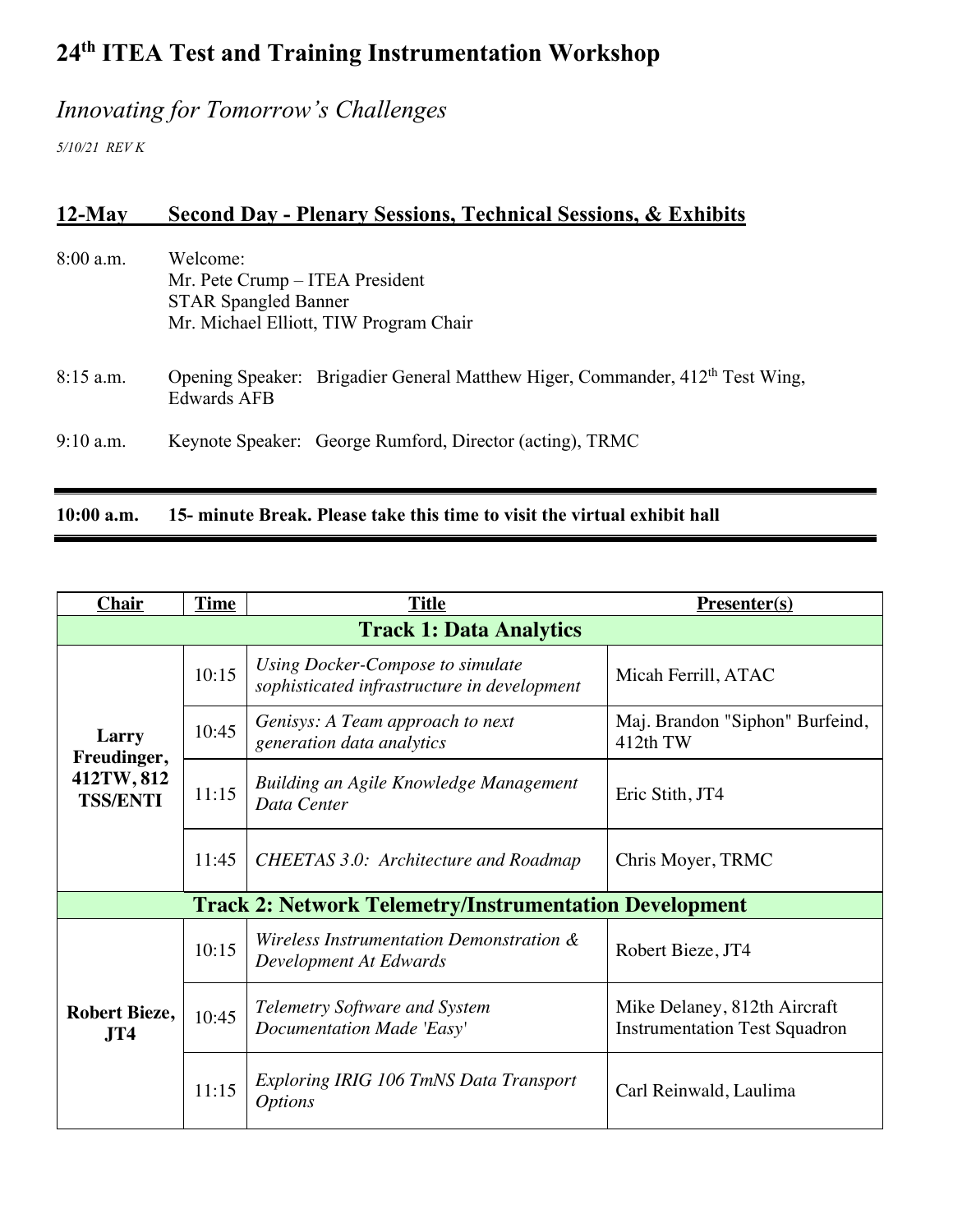# *Innovating for Tomorrow's Challenges*

*5/10/21 REV K*

| <b>Track 3: Airborne Instrumentation</b>        |       |                                                                                                                    |                                                                                             |  |
|-------------------------------------------------|-------|--------------------------------------------------------------------------------------------------------------------|---------------------------------------------------------------------------------------------|--|
| James Alich,<br><b>412 TW</b>                   | 10:15 | The Future of Flight Test Recorders in a<br>TmNS World                                                             | Mike Delaney, 812th Aircraft<br><b>Instrumentation Test Squadron</b>                        |  |
|                                                 | 10:45 | <b>Bomber Modular Data Acquisition System</b><br>Overview                                                          | Trevor Londergan, Design<br>Engineer, JT4                                                   |  |
|                                                 | 11:15 | Digital Model Thermal Engineering<br>Validation                                                                    | Joseph Lopez, Design Engineer,<br>JT4                                                       |  |
|                                                 | 11:45 | Design for unknown requirements<br>(Instrumentation control)                                                       | Justin Denning, 812th Aircraft<br><b>Instrumentation Test Squadron</b>                      |  |
| <b>Track 4: Mission Control Systems</b>         |       |                                                                                                                    |                                                                                             |  |
| <b>Delane</b><br>Allen, JT4                     | 10:15 | <b>Next Generation Hardware Decommutation</b><br>of Real-Time Telemetry Data Using State-of-<br>the-Art Technology | Cedric Meyers, JT4                                                                          |  |
|                                                 | 10:45 | HD, 4K and 8K Video Decoding with<br><b>Inexpensive COTS Products</b>                                              | Steve Olsen, JT4                                                                            |  |
|                                                 | 11:15 | TENA on an SoC                                                                                                     | Dr. Scott C. Wolfson & TJ<br>Lowry, Electronics Engineer, U.S.<br>Army Redstone Test Center |  |
|                                                 | 11:45 | Software-based Video Broadcast for Large<br><b>Networks</b>                                                        | Sean Hawkes, 412th ENRES                                                                    |  |
| <b>Track 5: sUAS</b>                            |       |                                                                                                                    |                                                                                             |  |
|                                                 | 10:15 | sUAS DEW Profiler for DE Mission<br>Planning: Field Test and Operations                                            | Alex Clark, Blue Halo                                                                       |  |
| <b>Edward</b><br>Trzcienski,<br><b>BlueHalo</b> | 10:45 | Development and Testing of Airborne and<br>Ground Based Nodal Atmospheric<br><b>Characterization Tools</b>         | Alex Clark, Blue Halo                                                                       |  |

**12:15 p.m. Lunch Break – Please take this time to visit the virtual exhibit hall**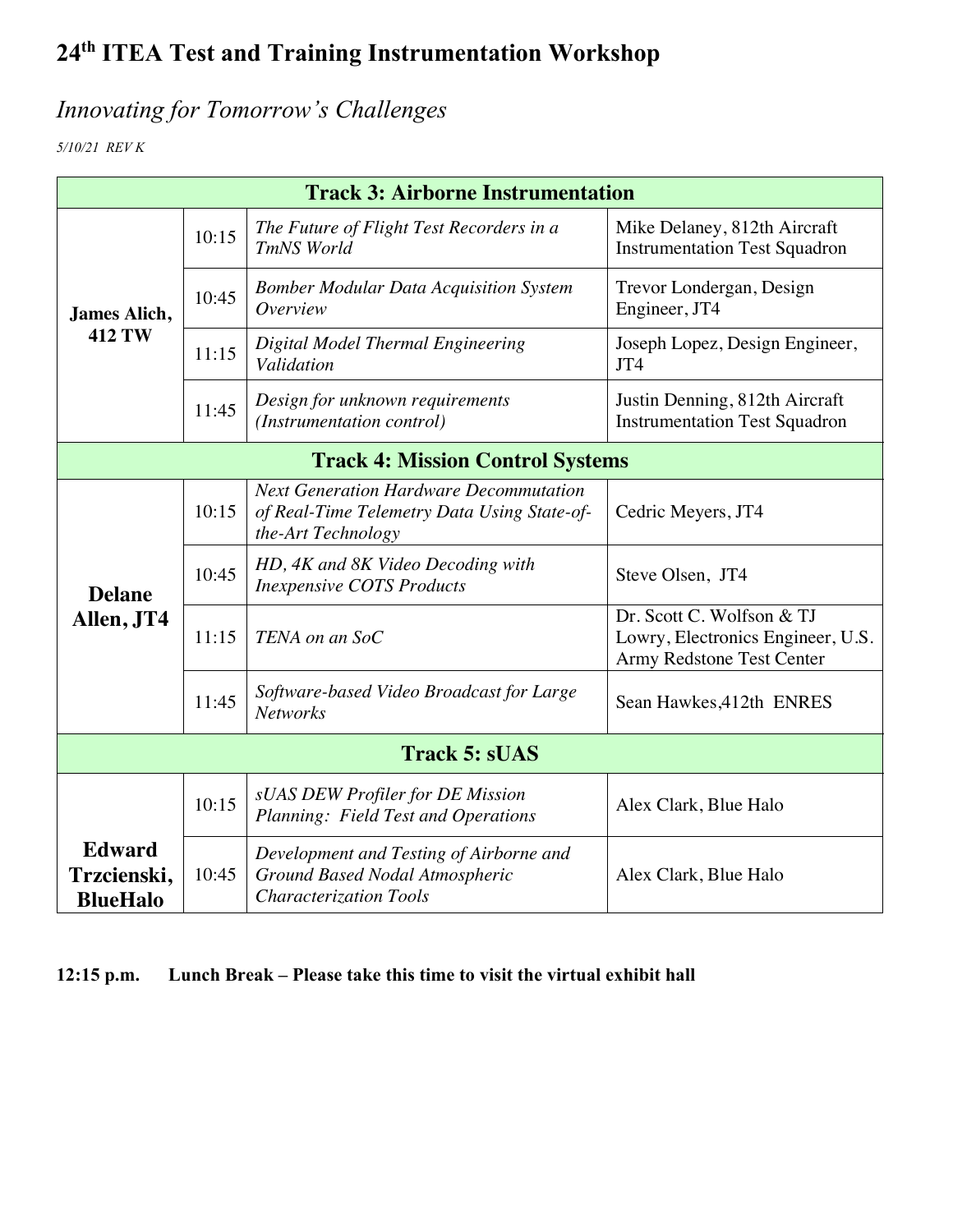### *Innovating for Tomorrow's Challenges*

*5/10/21 REV K*

#### 1:15 p.m. **Digital Revolution and how Data Analytics fits**

*This panel will focus on the role of T&E in the current digital revolution and how data analytics fit within that scope. Topics of discussion include how this revolution will be implemented within the T&E environment to deliver combat capability, which key technologies are emerging in this area, and what skills will be needed by our workforce to be contributing members of this digital revolution.*

Panelists:

- Ø Col Randel "Laz" Gordon, Vice Commander, 412 Test Wing
- Ø Joey Arora, Program Manager, Platform One
- Ø Major Brandon "Siphon" Burfeind, F-22 Test Pilot, Genisys Director
- Ø Jeffery Corn, Chief, Test Techniques Development Flight, 812 TSS

#### 2:15 p.m. Keynote Speaker: Catherine Bahm, NASA's Deputy Project Manager for the Low Boom Flight Demonstrator (LBFD) X-59 project – *"NASA Low-Boom Flight Demonstration Mission Overview"*

*This presentation will provide background on the Low-Boom Flight Demonstration Mission and the tie to the NASA Aeronautics Strategy. It will also include an overview of the Low Boom Flight Demonstrator Project and the X-59 QueSST airplane. A summary of the instrumentation systems that will support the mission phases will also be presented.*

#### **1:15 – 5:15 p.m. EXHIBIT HALL FACE-TO-FACE MEETINGS**

#### **13-May Third Day - Plenary Session, Technical Sessions, & Exhibits**

8:10 a.m. Welcome and overview of the day's events Mr. Chris Newman – TIW Technical Chair

8:15 a.m. Opening Speaker: Scott Kirsner, Chief Executive Officer, Innovation Leader – *"The Biggest Challenges Innovators Face Inside Large Organizations — and How to Overcome Them"*

> *Innovation Leader is a global network of people who work on new projects and technologies inside large organizations — private sector, government, and nonprofit. CEO Scott Kirsner, a longtime journalist who has written about innovation and new technologies everywhere from the White House to Google to General Motors to the underground lair beneath Walt Disney World, will present data on some of the barriers that innovators face in big organizations, and will engage workshop participants in discussion about tactics for overcoming them.*

#### 9:10 a.m. Keynote Speaker: Vandad Espahbodi, Co-Founder and Managing Partner, Starburst Aerospace – *"Decrypting Aerospace Ventures & the SPAC Craze"*

*Four years ago only SpaceX, Planet, and perhaps one other startup could claim to be part of a once exclusive club. Over the last 12 months however, we've seen more than 20 aerospace startups evolve from 'early-stage' to unicorns, through direct listings, special purpose acquisition companies (SPACs), or late stage private funding rounds. When reflecting back on the original vision for*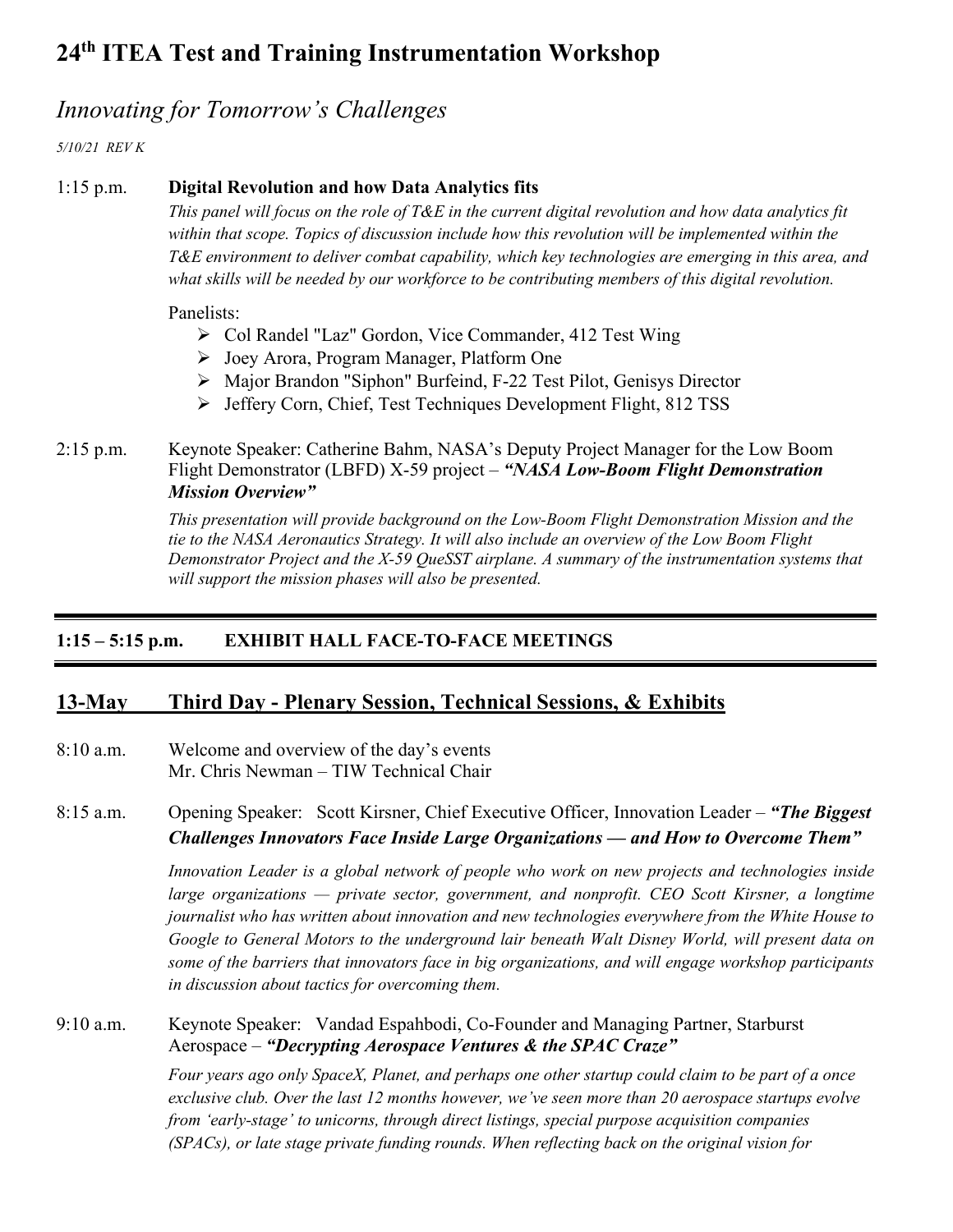### *Innovating for Tomorrow's Challenges*

*5/10/21 REV K*

*Starburst and its inception 10 years ago, the writing on the wall was clear: legacy industry was under attack and the startups were coming. Anticipating the disruption, we launched the first and still the only truly global aerospace accelerator to help founders realize their dreams while finding the rest of us better ways to fly and communicate.*

*If we look back on this past year in more detail, and more specifically the most recent 3 months, valuations of aviation, space, and defense companies have skyrocketed; literally! SPACs have fueled companies in virtually every industry, and aerospace & defense has certainly been a significant player. In 2020, during a once in a hundred years pandemic, SPACs raised \$83B on U.S. exchanges, accounting for approximately 46% of the total of all IPOs according to Bloomberg data. In 2021, 117 SPACs have already raised more than previous years combined. Since late 2019, space- and satellitebased companies and other companies in the A&D sector have seen considerable interest from SPACs. Similarly, SPACs have been looked at by many startup space- and satellite-based companies as attractive vehicles for access to the public equity markets after their original venture capital rounds of funding.*

*Join us for an interesting update on how Starburst supports early stage and growth companies, and a discussion of whether this wave of considerable interest from the market will continue.*

| <b>Chair</b>                                                 | <b>Time</b> | <b>Title</b>                                                                                                        | $Presenter(s)$                                        |  |  |
|--------------------------------------------------------------|-------------|---------------------------------------------------------------------------------------------------------------------|-------------------------------------------------------|--|--|
| <b>Track 6: Cellular Technologies</b>                        |             |                                                                                                                     |                                                       |  |  |
|                                                              | 10:15       | A Vision for Cellular Telemetry                                                                                     | Thomas O'Brien, TRMC                                  |  |  |
|                                                              | 10:30       | Cellular 4G LTE Aeronautical Mobile<br><b>Telemetry Flight Test Results</b>                                         | Achilles Kogiantis, Perspecta<br>Labs                 |  |  |
| <b>Thomas</b><br>O'Brien,                                    | 11:00       | <b>Flightline Radio Network Project Summary</b><br>and Next Steps                                                   | Vinayak Hegde, Nokia                                  |  |  |
| <b>TRMC</b>                                                  | 11:30       | Cellular Range Telemetry Project Summary<br>and Next Steps                                                          | Bob Picha, Nokia                                      |  |  |
|                                                              | 12:00       | <i>Velocite 5G Evolution</i>                                                                                        | Kiran Rege, Perspecta Labs                            |  |  |
| <b>Track 7: Program Management &amp; Systems Engineering</b> |             |                                                                                                                     |                                                       |  |  |
| Dr. Paul                                                     | 10:15       | A Conceptual Framework for Flight Test<br>Management Utilizing Agile Development<br>and Project Management Concepts | Craig Hatcher, 812 TSS/ENTI,<br>412th TW, Edwards AFB |  |  |
| Waters,<br><b>412TW</b>                                      | 10:45       | T&E in the Digital Engineering $(DE)$<br>Campaign ** 1 hour presentation                                            | Dr. Paul Waters, 412 TW                               |  |  |
|                                                              | 11:45       | Digital Twin Verification and Validation:<br>A Test Pathfinder for the Age of Digital<br>Engineering                | Lucy Anglin, 782 TS/RNWG                              |  |  |

#### **10:00 a.m. 15- minute Break. Please take this time to visit the virtual exhibit hall**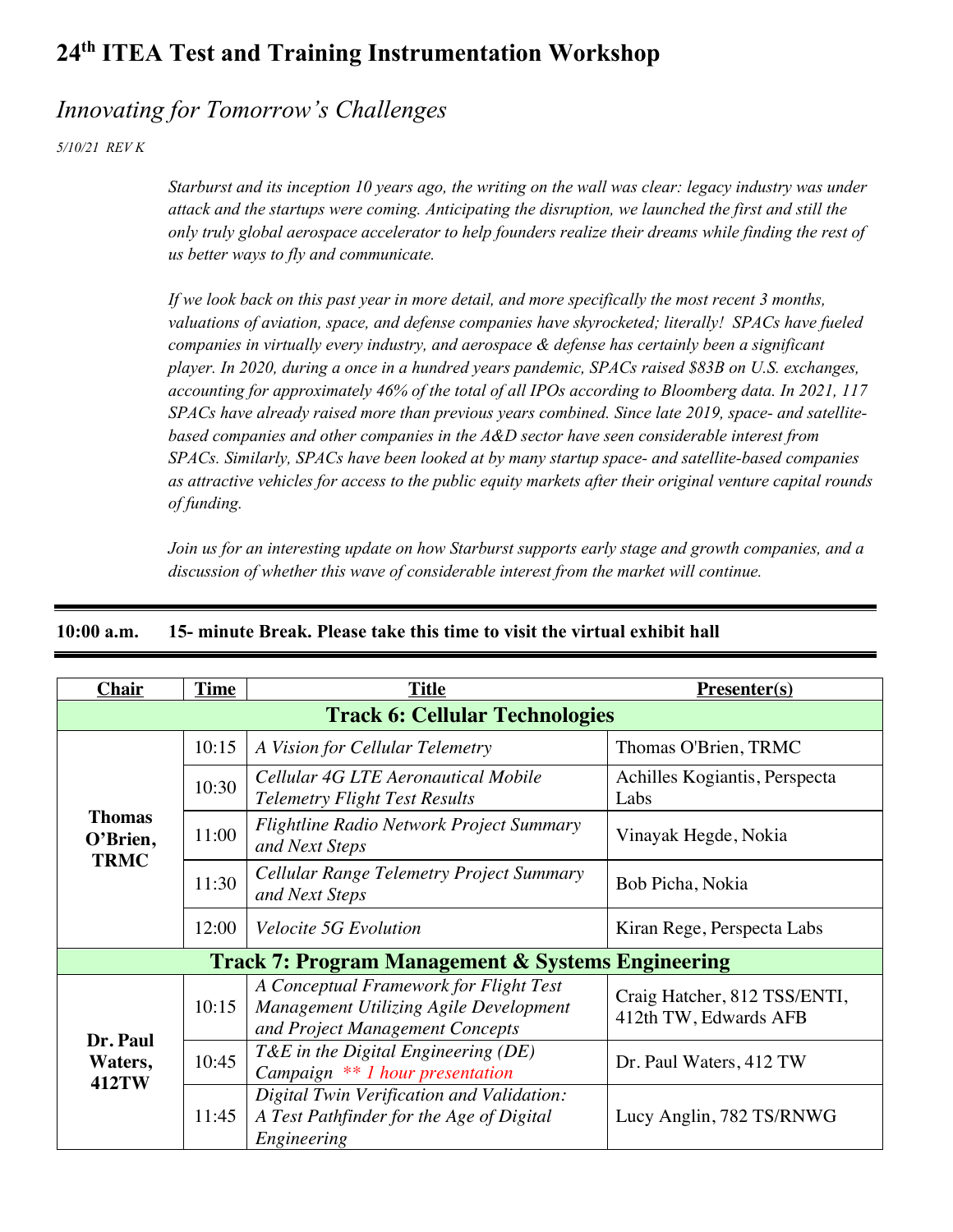### *Innovating for Tomorrow's Challenges*

*5/10/21 REV K*

| <b>Track 8: Innovation</b>                   |       |                                                                                        |                                                             |  |
|----------------------------------------------|-------|----------------------------------------------------------------------------------------|-------------------------------------------------------------|--|
| <b>Hans</b><br>Lambrecht,<br>J <sub>T4</sub> | 10:15 | <b>Test Resource Management Center</b><br><b>Authorizing Official Overview</b>         | Chip Ferguson, TRMC                                         |  |
|                                              | 10:45 | Making T&E Pandemic-Proof: Transforming<br>T&E                                         | Joseph Stasiowski, FAA                                      |  |
|                                              | 11:15 | IRIG 106 Synthetic Data Generation for Big<br>Data Analytics Development               | Bob Baggerman, ATAC                                         |  |
|                                              | 11:45 | Digital Engineering Innovation Approach for<br>Airborne Instrumentation                | Mike McAlister,<br>896TSS/RNMEF                             |  |
| <b>Track 9: Cyber T&amp;E and RMF</b>        |       |                                                                                        |                                                             |  |
|                                              | 10:15 | Cybersecurity of Development Environments                                              | Megan Fischer, JT4                                          |  |
| Jayson Ek,                                   | 10:45 | Cybersecurity in the Fast Lane: Develop<br>Secure and Compliant Systems the First Time | Ryan Christiansen, JT4                                      |  |
| J <sub>T</sub> 4                             | 11:15 | Airborne Instrumentation Cybersecurity                                                 | Robert Hill, 96th RANS                                      |  |
|                                              | 11:45 | Cybersecurity in the Operational Technology<br>World                                   | Steve Seiden & Leighton<br>Johnson, Acquired Data Solutions |  |

#### **12:15 p.m. Lunch Break – Please take this time to visit the virtual exhibit hall**

1:15 p.m. Closing Speaker: Norm Eng, Vice President, Research, Technology, & Engineering, Northrop Grumman –

#### **1:15 – 5:15 p.m. EXHIBIT HALL FACE-TO-FACE MEETINGS**

### **Technical Track Session Abstracts**

### *A Conceptual Framework for Flight Test Management Utilizing Agile Development and Project Management Concepts*

Craig A. Hatcher, PMP, 412<sup>th</sup> TW

Tracking schedules for flight test is difficult in a traditional network based scheduling paradigm. Traditional network based scheduling relies on being able to lay out a plan and follow it during project execution without many changes. This paradigm begins to struggle when the plan changes often. Flight test is a very dynamic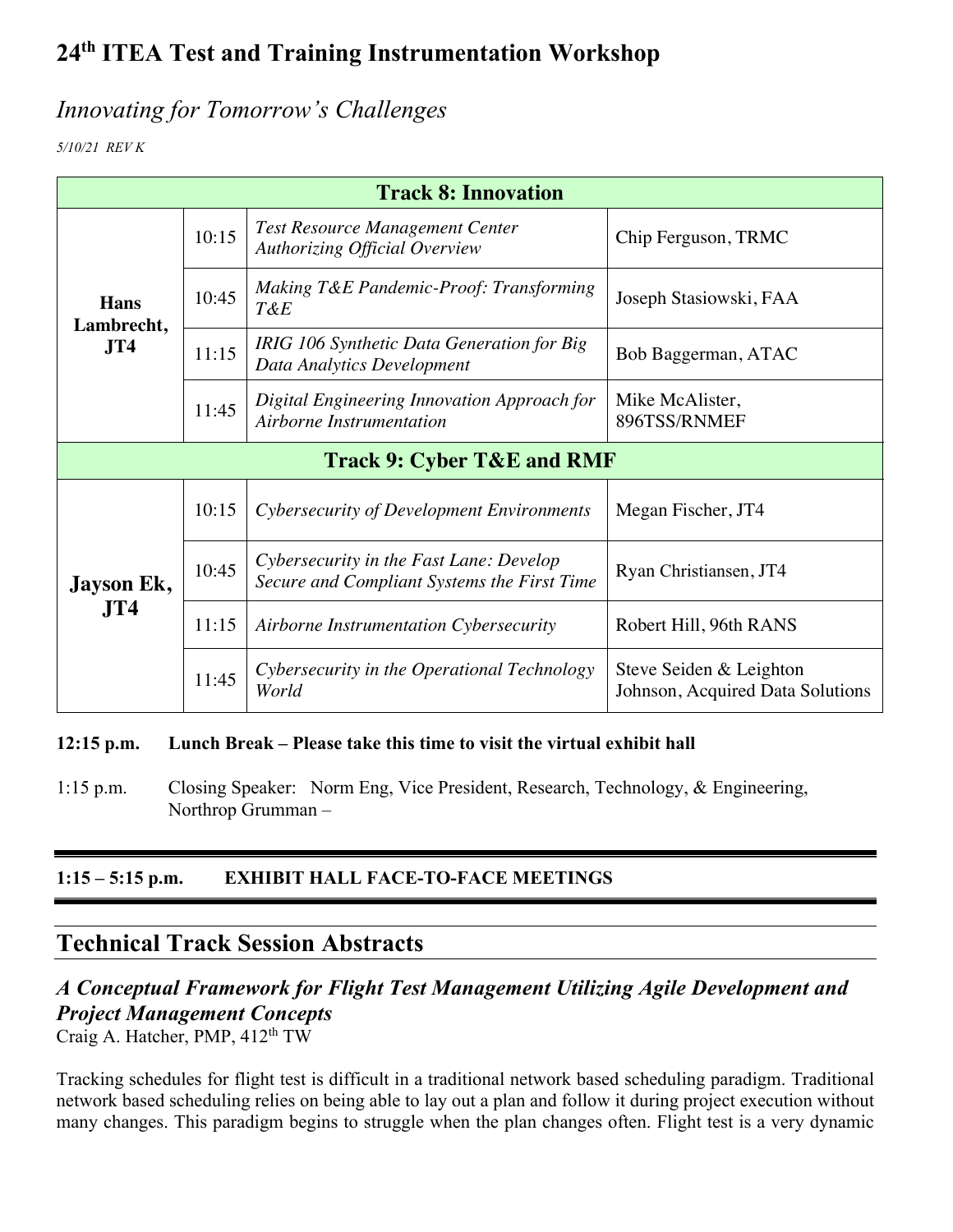### *Innovating for Tomorrow's Challenges*

*5/10/21 REV K*

endeavor. Scope changes frequently based on what is learned in test. Data is also collected at different times than planned due to the realities of test execution. As a result schedules are quickly out of date from both a time and resource usage standpoint. To compensate, network schedules are raised to a very high level to capture blocks of work. Insight into true progress is lost in the process.

The software industry has moved away from network scheduling techniques toward Agile techniques and processes to manage projects. The reason for this paradigm shift is due to the volatile nature of software projects. User needs and scope changes often as users refine what they truly need. Comprehensive network schedules become obsolete quickly. Agile methods have been invented to minimize upfront planning and embrace scope changes as normal and necessary during the project lifecycle.

Flight test and software development projects share similar characteristics. They both are very volatile and require constant management of changes. This presentation will outline a conceptual framework that describes how Agile techniques, concepts, and processes can be used to monitor and execute flight test. In addition, this presentation will show how Agile techniques enable a throughput metric to be constructed that can provide the basis for understanding the capacity of an organization to do work.

#### *Airborne Instrumentation Cybersecurity*

Robert Hill, 96th Range Support Squadron

An increasing area of interest for the Department of Defense in both the acquisition and operation of systems is Cybersecurity. The complexity and interdependency of sub-systems (systems of systems) for current and future technology has exposed vulnerabilities to both internal and external threats unless proper mitigations have been implemented. The DoD currently implements the analysis, development, sustainment and monitoring of these mitigations through the Risk Management Framework (RMF).

While RMF has been widely implemented on new DoD acquisition programs and mission support systems it has only recently been emphasized for Test and Evaluation (T&E) systems, such as test range infrastructure and unique T&E data collection systems. One notable part of the T&E environment which has not been focused on until recently is the embedded airborne instrumentation that is installed in DoD test aircraft. These systems are unique in that unlike traditional T&E instrumentation systems, they are not completely standalone, only interfacing with the System under Test (SUT). Airborne instrumentation often interfaces indirectly with the SUT, monitoring and collecting data from the standard aircraft sub-system busses as well as directly interfacing with the SUT.

As the organization in the 96th Test Wing responsible for the design, installation, and sustainment of airborne instrumentation at Eglin AFB, the 896th Test Support Squadron (896 TSS) has recognized that these unique instrumentation systems have posed an unknown cybersecurity risk. While there have been several procedures and concepts of operations documented which have mitigated risks in the instrumentation system, a comprehensive review of the system in context of RMF has not been accomplished.

The 896 TSS has taken steps to develop a standalone RMF package to cover all airborne instrumentation systems currently in use by the 96th Test Wing. The intent of this package is to cover any variations of the system that may exist between different installations among the test aircraft fleet at Eglin AFB. This RMF package will be coordinated with the different aircraft platforms Program Offices that these systems are installed on.

This presentation will describe the process taken by the 896 TSS to address cybersecurity compliance requirements as well as updates on the recent accomplishments in terms of the package and policies. The organization has identified the system boundary and necessary cyber controls to be satisfied, and the paper will detail the efforts to implement policies to address cyber security risks and ensure personnel are involved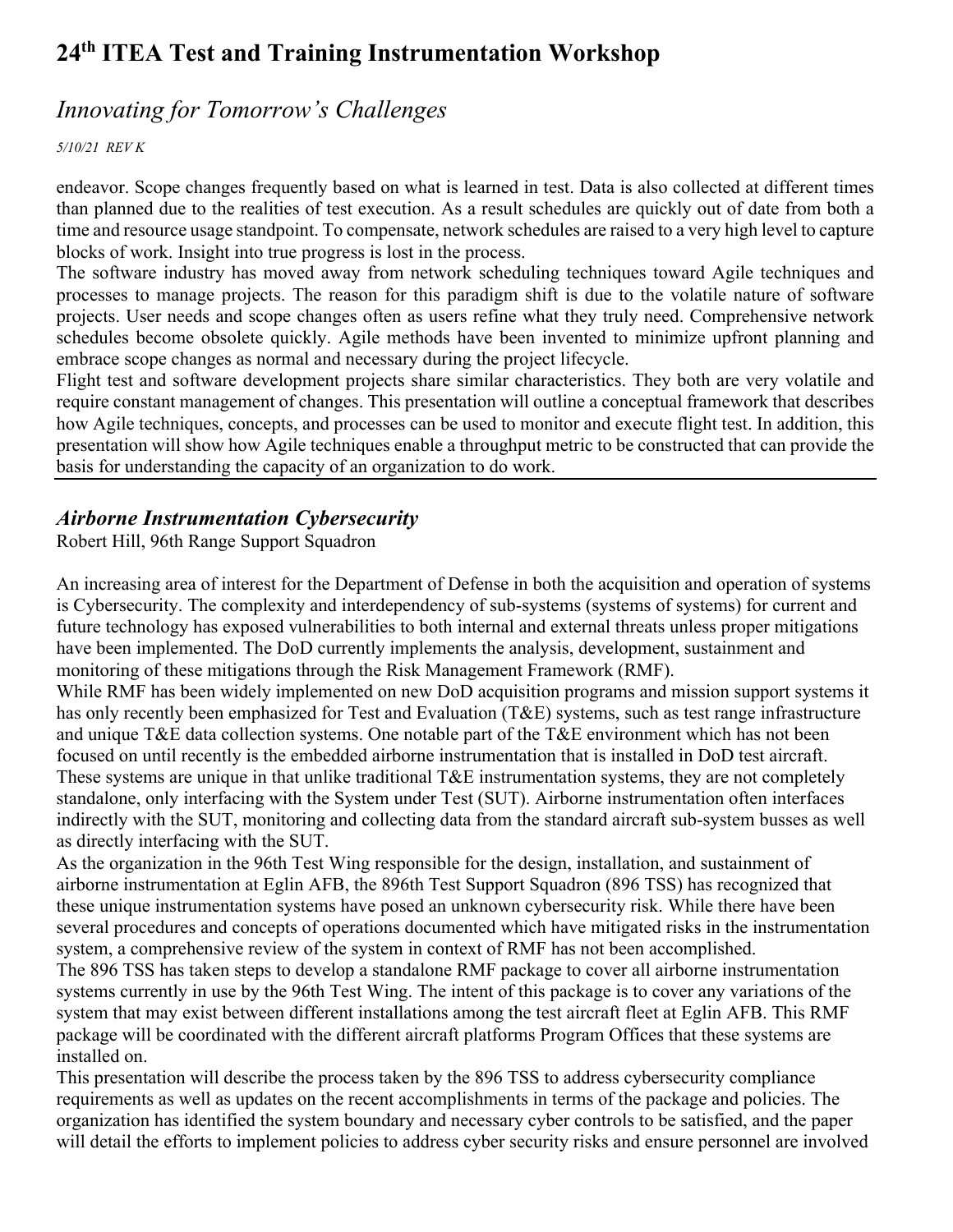### *Innovating for Tomorrow's Challenges*

*5/10/21 REV K*

in the management and compliance with cybersecurity procedures. This paper will also detail efforts to address separate instrumentation systems that supplement the primary/core instrumentation used by the organization. The paper will also describe the efforts to develop CONOPS to address the operation of instrumentation systems in different environments under varying security requirements as well as providing authorization for the use of different diagnostic tools for the sustainment and configuration of instrumentation systems.

### *Bomber Modular Data Acquisition System Overview*

Trevor Londergan, JT4

The Bomber Instrumentation Team from the 812th Aircraft Instrumentation Test Squadron (AITS) at Edwards Air Force Base needed a data acquisition system that would serve as the optimal backbone for test B-52H Stratofortress aircraft at Edwards for current and future instrumentation requirements. The modular Ethernet based system would be expandable so that when future programs required additional data parameters to be captured the aircraft would only be grounded for a month or two instead of 6-8 months. The modular tray design allows not only for each subsystem to flow from the laboratory test environment to airborne instrumentation seamlessly but it also successfully has integrated into other programs and aircraft platforms. Due to flexibility of the system, BMDAS is already been established as backbone for the Radar Modernization Program (RMP). The future of BMDAS will be used to collect thousands of analog parameters, including strain, vibration, acoustics, temperature, and flow on the Commercial Engine Replacement Program (CERP) aircraft. The overall success of the system on the B-52H has caused the Bomber Instrumentation Team to investigate the feasibility of incorporating BMDAS on the B-1BLancer test aircraft.

### *Building an Agile Knowledge Management Data Center Results*

Eric Stith, Sebastian Rainer, & Mike Elliott, JT4

Test and Engineering has a large amount of data that's isn't being widely shared and cross-utilized. The CPDC is an attempt to improve collaboration and sharing in T&E, with a focus on building common tools that everyone can use and that work well together. This talk will discuss the reasons for adopting an Agile development process to deliver tools that are useful, and that encourage different test facilities to work together.

### *Cellular 4G LTE Aeronautical Mobile Telemetry Flight Test Results*

Achilles Kogiantis, Perspecta Labs

Flight test results on an Aeronautical Mobile Telemetry (AMT) system employing 4G Long Term Evolution (LTE) Cellular Technology are presented. The AMT system employs a ground network of commercial off the shelf cellular base stations. Very high Doppler shifts due to the high speed of the Test Article (TA) is handled by an appliqué front-end to a COTS mobile transceiver. Doppler compensation allows seamless operation of LTE as the TA traverses the coverage area. The results clearly demonstrate the system can sustain an uninterrupted LTE connection at Doppler shifts, which are much higher than what typical commercial LTE systems can support. High bi-directional data rates up to a maximum range of 60km were achieved, as well as an uninterrupted radio link in both directions. The test confirmed that an appliqué equipped airborne COTS LTE transceiver can successfully operate at high aircraft speeds in a cellular network approach with direct extension to 5G technologies.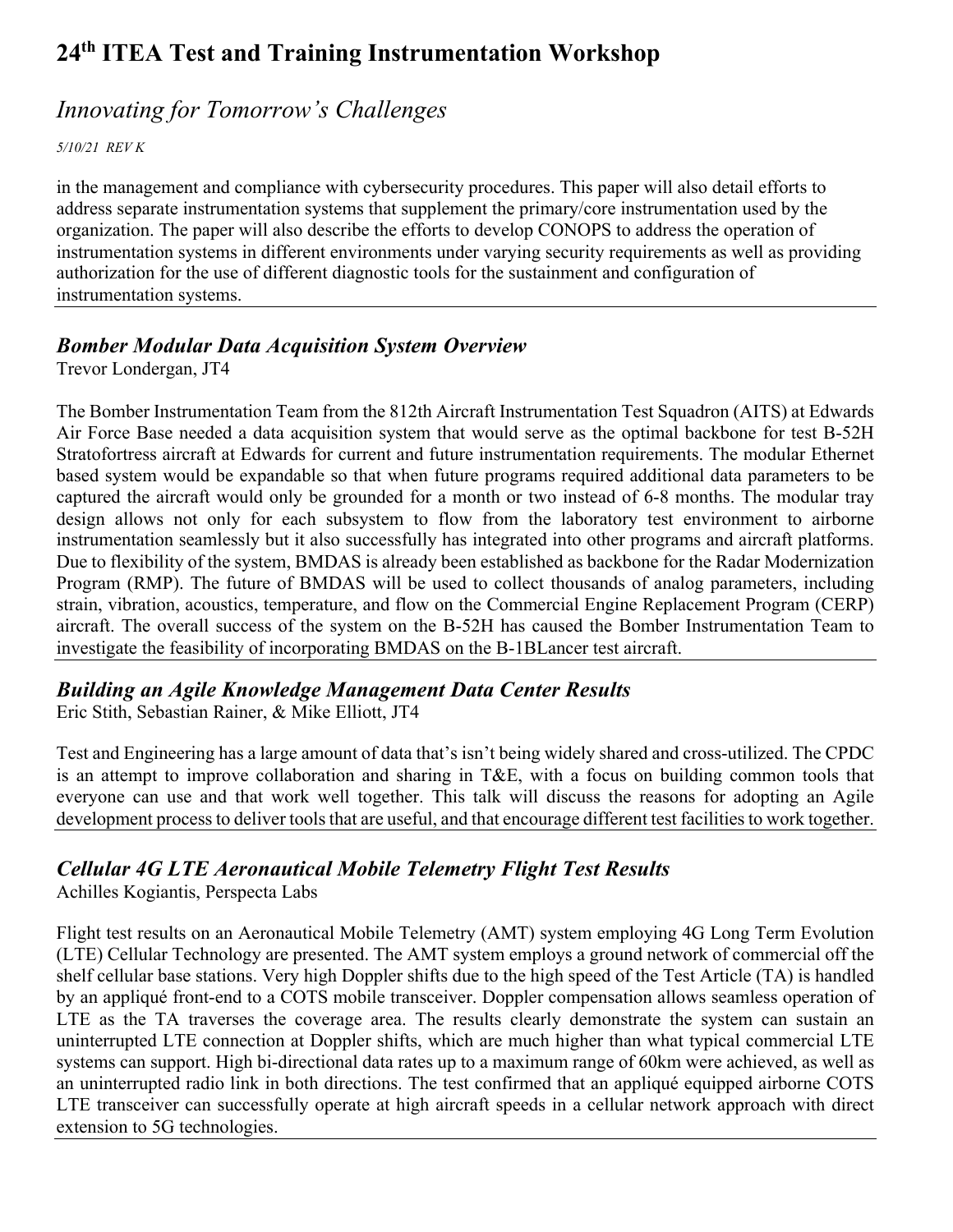### *Innovating for Tomorrow's Challenges*

*5/10/21 REV K*

#### *Cellular Range Telemetry Project Summary and Next Steps*

Bob Picha, Nokia

The main goal of the Cellular Range Telemetry (CRTM) project, managed by the Test Resource Management Center (TRMC) and funded through Spectrum Access R&D Program, is to evaluate and demonstrate how commercial cellular technology can be used to improve the spectral and operational efficiency of Aeronautical Mobile Telemetry (AMT) systems and determine what enhancements may be required to operate effectively in this environment. Particular areas investigated include the ability to provide RF coverage over a test range using multiple "cells" with fixed-beam antennas at C-band frequencies, the ability to provide seamless handover between cells as the test aircraft executes the airborne segment of a test event, and the ability of a Cband system to operate with Doppler-induced frequency shifts expected for aircraft flying at MACH 2 and beyond. The successful demonstration of the CRTM proof-of-concept occurred at Edwards Air Force Base with the support of the TRMC, EAFB Range Squadron, Flight Test Squadron Holloman AFB, and others. Airborne RF coverage for the proof-of-concept system was provided by a twelve cell ground station network, with three cells deployed at each of four ground station sites. The radios used were based on a commercial platform and modified to operate at C-band frequencies. Baseband processing at each site was provided by a commercial LTE eNodeB equipment. Backhaul from each site to an LTE core network was provided through 1000baseT and microwave links. The Airborne Terminal proof-of-concept was designed using a commercial LTE SDR implementation with modifications for Doppler compensation. Commercially available RF components were used for the transmit and receive signal paths. This presentation summarizes the lab and flight test results and looks forward at the next steps required to advance the technology.

### *CHEETAS 3.0 Architecture and Road Map*

Christopher Moyer, TRMC

Over the past year, CHEETAS has expanded its user base and efforts to include additional platforms and data types. This growth has resulted in recognition that the CHEETAS architecture needs to evolve into a serviceoriented architecture with increased cross platform capabilities and containerization support. This talk will begin introducing the community to the planned design changes, operational differences, and new functionality.

#### *Cybersecurity in the Fast Lane: Develop Secure and Compliant Systems the First Time* Ryan Christiansen, JT4

Cybersecurity can often be confusing, ever changing, and feel like a hindrance to system development. Understanding the roles of cybersecurity personnel in the system development lifecycle can expedite approvals and procurement and provide clear, actionable requirements. This presentation will outline how the Risk Management Framework (RMF) parallels the development lifecycle and effective ways to improve system requirements and compliance. Included will be the inputs needed by the cybersecurity personnel along with the expected outputs from the RMF process. Avoid unforeseen delays and vulnerability potholes by integrating the cybersecurity workforce early and often.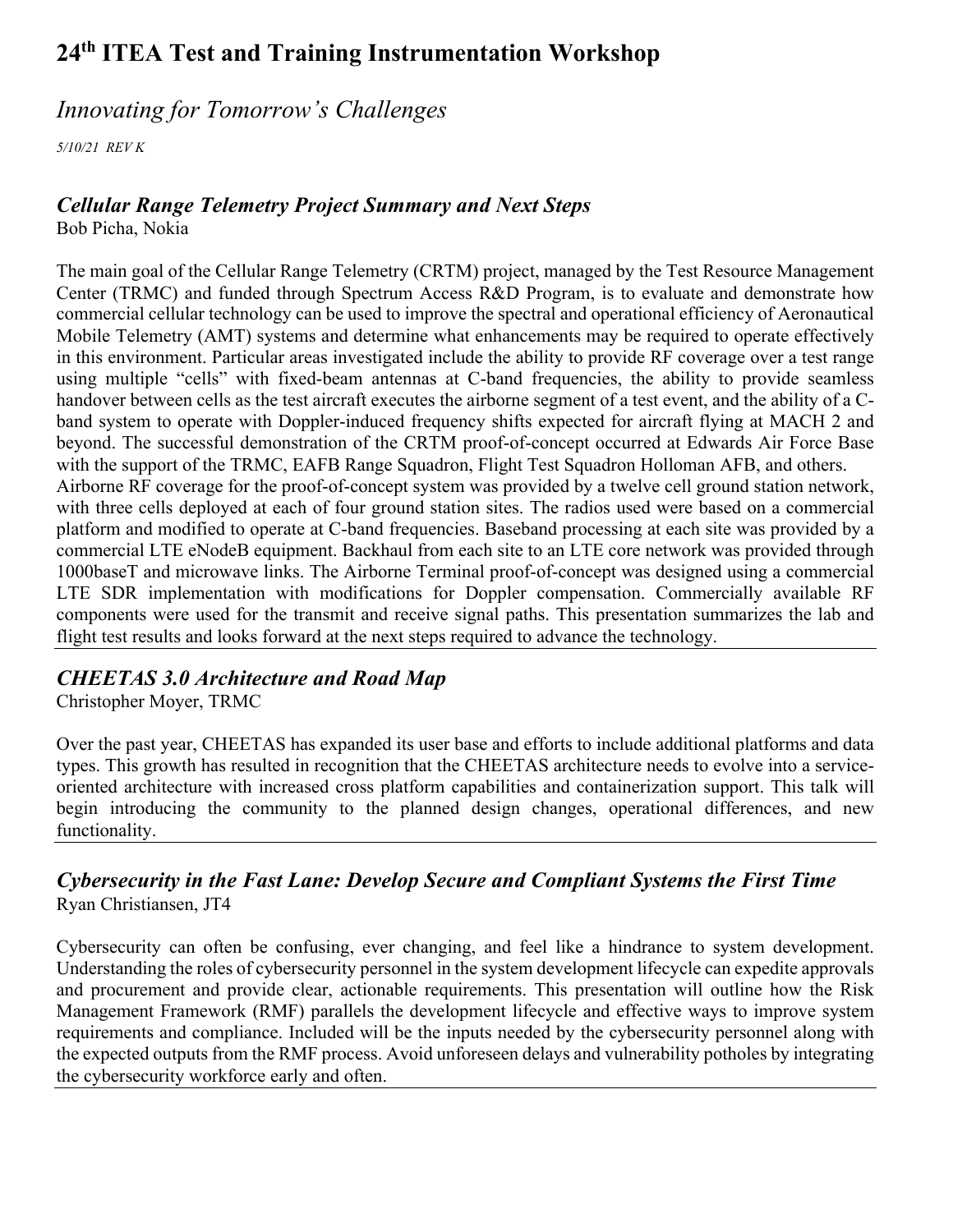### *Innovating for Tomorrow's Challenges*

*5/10/21 REV K*

#### *Cybersecurity in the Operational Technology World*

Steve Seiden, Acquired Data Solutions

As Federal requirements for cybersecurity protection increase, so has the importance and need to demonstrate how OT is compliant with these standards. As networks and data become a bigger part of test and measurement systems and instruments, the need for compliance to cybersecurity standards has grown. Test and measurement equipment have become a bigger part of IT, and IT requirements have become a bigger part of test and measurement equipment. Meeting Federal requirements means showing evidence of a secure supply chain, protection of sensitive information, and readiness to mitigate cyber-attacks. Acquired Data Solutions will cover preparing your equipment to comply with today's government standards and the necessary artifacts.

### *Cybersecurity of Development Environments*

Megan Fisher, JT4

Development environments are critical to designing and fielding new technology, but present a particular challenge for the cyber security profession. These environments need to be particularly agile to accomplish their mission, so traditional controls cannot always be applied without sacrificing performance. How do we secure our development environments without limiting their ability to develop? To help answer this question, the 412TENG recently completed a Cyber Table Top (CTT) on a representative development environment. This presentation will take a look at the motivations that drove the 412th to execute a development environment CTT, review the processes applied to this particular table top, discuss the general findings from the exercise and touch briefly on how to display CTT data in a way that will engage leadership.

### *Designing for Unknown Requirements*

Justin Denning, 812<sup>th</sup> Aircraft Instrumentation Test Squadron

Equipment designs for flight test must be functional, rock solid, and flexible to support the inevitable changes in requirements throughout the test program. This presentation will walk through a few of our recent smart designs and we will discuss the mind set we have adopted allowing us to create boxes that not only meet the current requirements, but can easily adapt to changes or even serve a completely different purpose by way of minimal hardware changes, or simply through modifying code.

### *Digital Model Thermal Engineering Validation*

Joseph Lopez, Design Engineer, JT4

The purpose of the thermal chamber test is to gather a spectrum of thermal data to increase the fidelity of thermal simulations for future line-replaceable unit (LRU) designs. Data acquisition systems with data recorders are commonly used in airborne instrumentation to capture the various data parameters required, which can generate sufficient heat that exceed the upper thermal limits of electrical components within the LRU. The experimental results from the LRU thermal chamber test is then used in a numerical-thermal simulation to narrow the possible values of the convection and conduction cooling factors to more accurately define expected thermal properties for future thermal tests and LRU designs. The test results obtained from the digital model thermal validation will then help reduce overall Air Force program costs and prevent flight schedule slippage by avoiding possible redesign and rework of LRUs.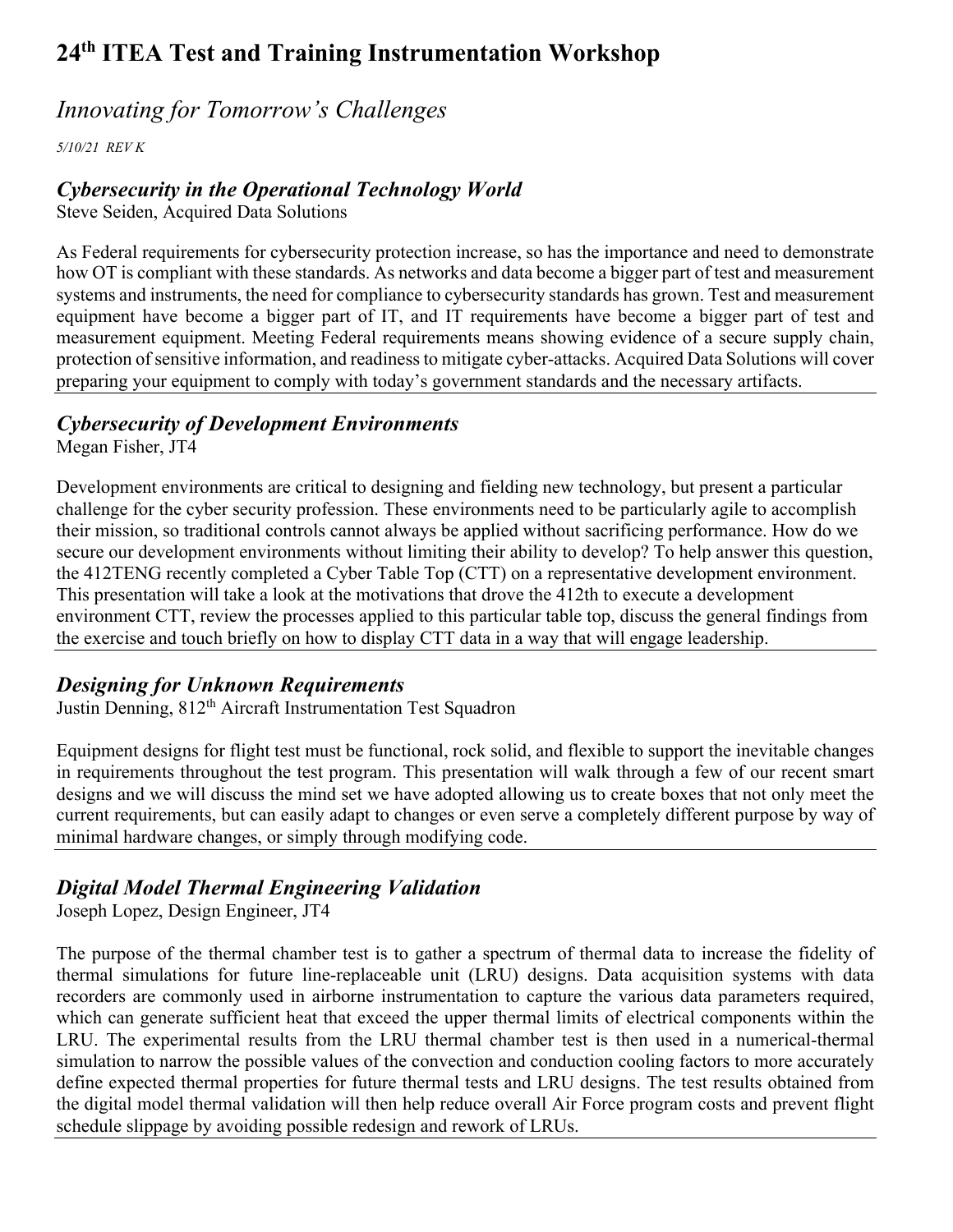### *Innovating for Tomorrow's Challenges*

*5/10/21 REV K*

### *Digital Twin Verification and Validation: A Test Pathfinder for the Age of Digital Engineering*

Lucy Anglin, 782 TS/RNWG

The 96th Test Wing has partnered with the Air Force Research Laboratory and the Air Force Lifecycle Management Center's Armament Directorate at Eglin Air Force Base, Florida on WeaponONE, a pathfinder project for digital engineering and acquisition. The brief will discuss the 96th Test Wing's Guided Weapons Evaluation Facility's (GWEF) role in WeaponONE and the AFRL Vanguard program, Golden Horde. The GWEF, a premier hardware-in-the-loop facility, is leading Digital Twin verification and validation efforts for a Gray Wolf and other weapon systems. New test capabilities will trail-blaze evaluation of network-enabled, collaborative, and autonomous weapons and enable the successful transfer of Science and Technology (S&T) to the acquisition community.

### *Exploring IRIG 106 TmNS Data Transport Options*

Carl Reinwald, Laulima Systems

The IRIG 106 Telemetry Network Standards (TmNS) define a wealth of network-based capabilities for next generation flight test systems. This presentation explores the two distinct data transfer methodologies defined in IRIG 106 Chapter 26: Metadata-Defined and Request-Defined Application Data Transfer. Both methods define the instantiation of TmNS Data Channels, which are used to transfer TmNS Data Messages.The TmNS Data Message structure is briefly examined along with the TmNS Metadata Description Language (MDL), which is used to describe a TmNS Data Message's structure. MDL-described TmNS Data Messages provide great flexibility for managing the data being telemetered from a test article. The network transport characteristics, e.g., UDP and TCP, associated with the two data transfer methodologies are examined. The presentation concludes with an exploration of various data retrieval options available via the Request-Defined Data Transport method.

### *Flightline Radio Network Project Summary and Next Steps*

Vinayak Hegde, Nokia

The main goal of the Flightline Radio Network (FRN) project, managed by the Test Resource Management Center (TRMC) and funded through Spectrum Access R&D Program, is to demonstrate how commercial cellular technology can be used to increase the availability of Aeronautical Mobile Telemetry (AMT) resources for flight testing by off-loading data collection during ground/flight line operations and seamlessly handing over the data flow to existing serial streaming network when ready to fly. Particular aspects evaluated include providing RF coverage for maintenance ramps and taxiways out to "last chance" at C-band frequencies and providing seamless handover between the Flightline Radio Network and existing the existing serial streaming AMT system as the test aircraft moves between ground and airborne test segments. Due to the constraints of the COVID-19 lockdown, the FRN demonstration originally planned for Edwards Air Force Base was modified and run at the Nokia facility in Naperville, Illinois with remote support provided by the TRMC, EAFB Range Squadron, and others.

RF coverage for the proof-of-concept system was provided by a two cell ground station network, deployed at a rooftop location on the campus. The radios used were based on a commercial platform and modified to operate at C-band frequencies. Baseband processing was provided by a commercial LTE eNodeB equipment.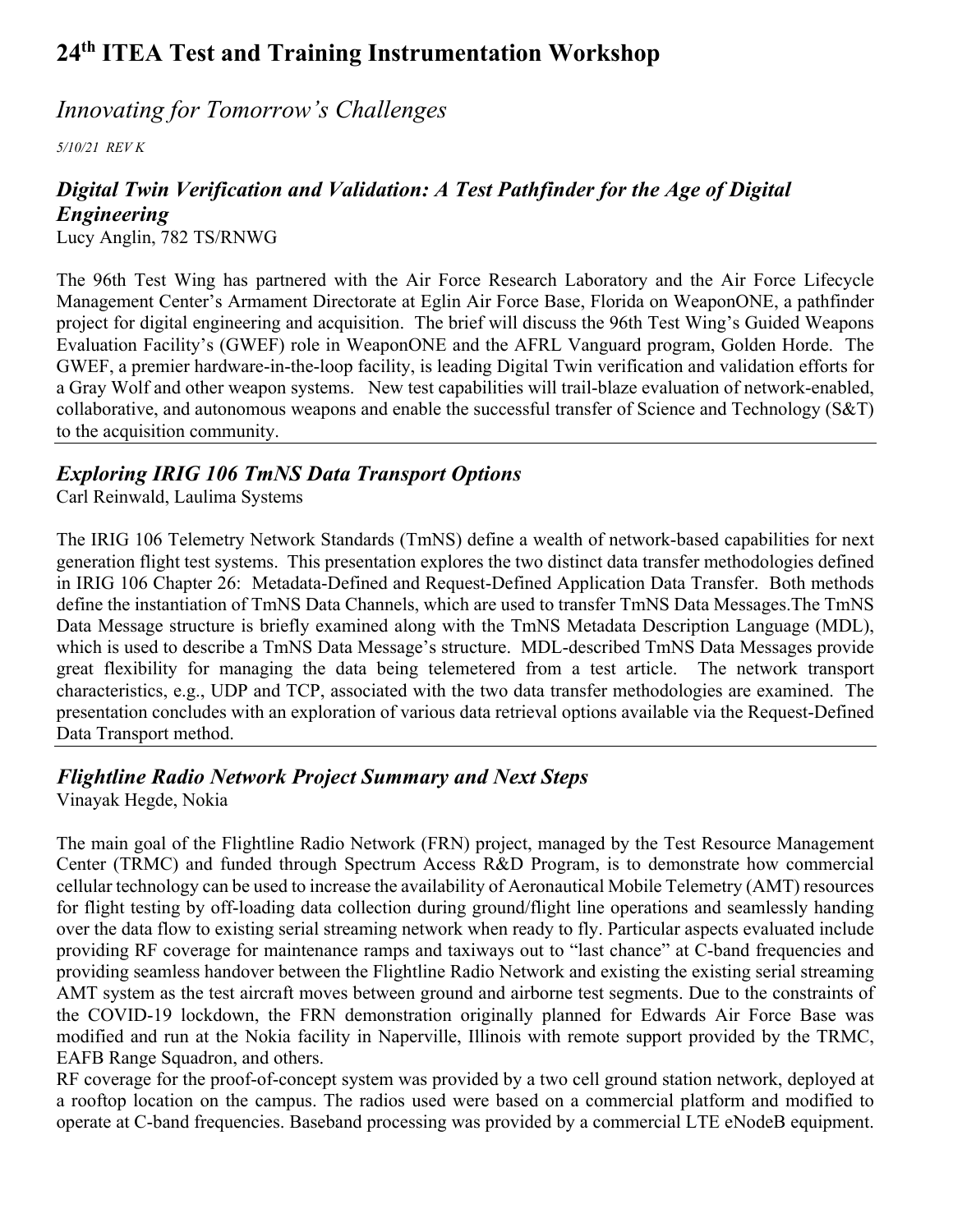## *Innovating for Tomorrow's Challenges*

*5/10/21 REV K*

The Airborne Terminal proof-of-concept was designed using a commercial LTE SDR implementation with modifications to allow manual and automatic handovers between the flight-line network and a simulated AMT system. Commercially available RF components were used for the transmit and receive signal paths. This presentation summarizes the lab and over-the-air test results and looks forward at the next steps required to advance the technology.

#### *Genisys: A Team Approach to Next Gen Data Analytics*

Major Brandon "Siphon" Burfeind, F-22 Test Pilot, Genisys Director

Know your enemy and know yourself... the old Sun Tzu quote applies just as much today as when it was written. Our ability to understand our capabilities is dependent on our ability to effectively test. The test and evaluation community must face the harsh reality that we collect mountains of data that mostly goes unused; there exists plenty of room for improvement regarding the speed and quantity of decision-impacting knowledge extracted from our analyses. Next Gen Data is a paradigm shift which makes data available for engagement at the engineering, tactical, and operational levels, en masse. It is critical that we build and sustain the proper infrastructure, data platform, and applications to enable this engagement. This data will be used to conduct engineering evaluations, develop tactics, build operational plans, and improve models. The power of data must be harnessed to take test and evaluation into the future.

### *HD, 4K and 8K Video Decoding with Inexpensive COTS Products*

Stephen Olsen, JT4

Video decoding can be accomplished with inexpensive COTS products. High resolution video decoding has been prohibitive in the past with high bitrates and high CPU utilization. In recent years mainstream commercial hardware manufacturers have been integrating dedicated video encoding and decoding modules for use in general computing.

NVidia, Intel, AMD, and Microsoft have developed comprehensive APIs to access dedicated video hardware, as internet video and streaming have increased. These APIs make it relatively easy for developers to access dedicated video hardware such as GPUs or Integrated CPU graphics.

This technical session will discuss:

- Codecs commonly supported by COTS hardware, such as H.264, H.265, MPEG-2, VP8, VP9, which are also used for internet video such as Netflix, YouTube, and Twitch, and T&E instrumentation applications.
- COTS hardware video decoding devices such as nVidia video cards, Radeon video cards, Intel Quick Sync Video.
- APIs and SDKs used to create software to decode video such as NVDEC, Intel Media API, Windows Media Format SDK, AMD Media SDK.

During this session it would also be good to determine, by a rough poll of a group of people, if there is interest for further investigation into a detailed analysis of bitrate, latency, quality, and processing requirement comparison across different codecs, and encoder settings optimization.

Additionally, new codecs just introduced in 2020 may have potential in increasing the video capabilities in Test and Evaluation: H.266 VVC Versatile Video Codec, MPEG-5 EVC Essential Video Coding, MPEG-5 Part 2 LCEVC Low Complexity Enhancement Video Coding.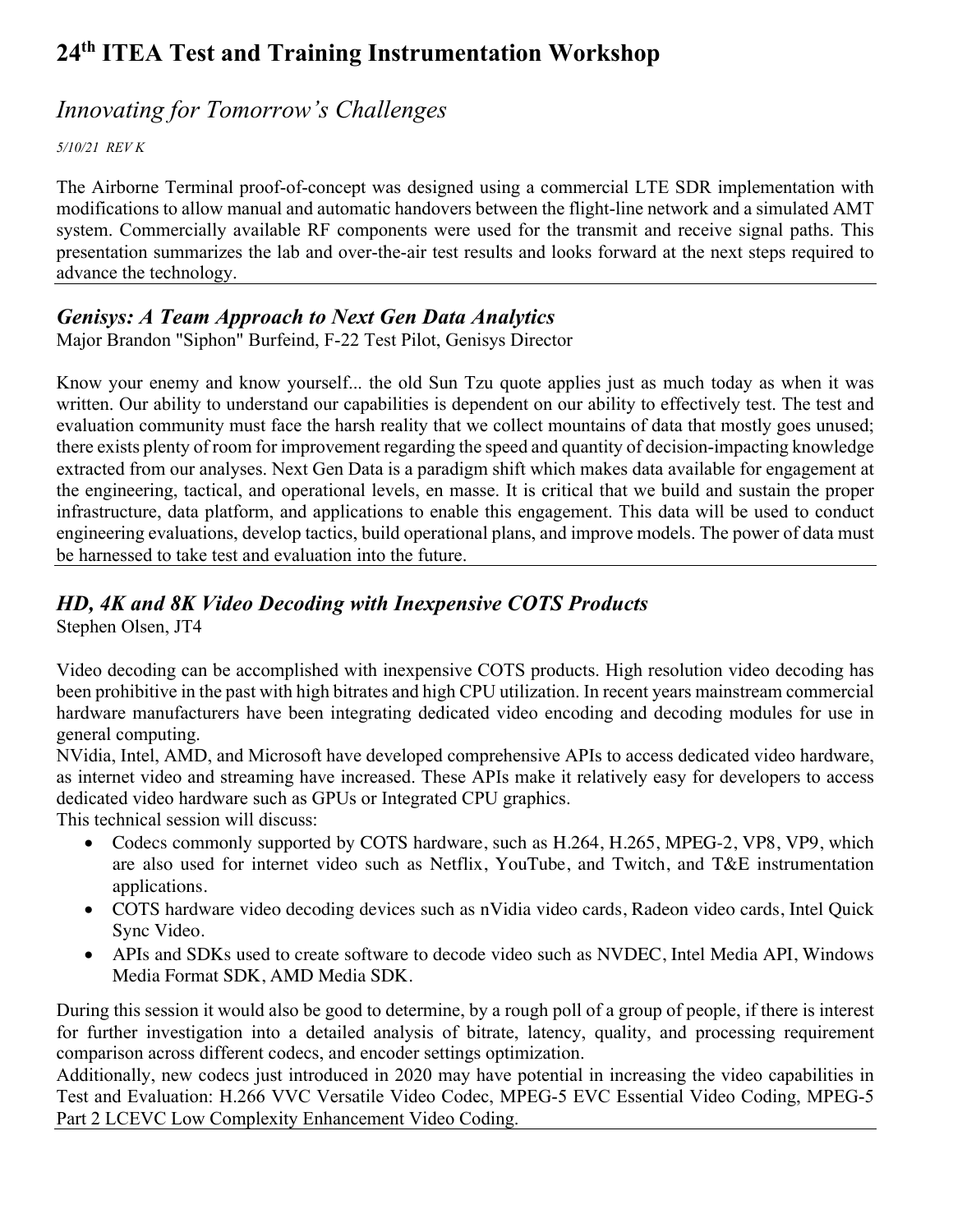### *Innovating for Tomorrow's Challenges*

*5/10/21 REV K*

#### *IRIG 106 Synthetic Data Generation for Big Data Analytics Development*

Bob Baggerman, Avionics Test and Analysis Corporation

There is currently quite a bit of development taking place within the DoD test range community in "Big Data" and cloud computing. A problem plaguing development is a lack of suitable flight test data sets for software development and test. Most actual flight test data has restricted distribution and so isn't available for many developers and platforms. Also, it can be difficult to find actual recorded flight test data which have "interesting" properties such as specific flight profiles and events.

Synthetic IRIG 106 Ch 11 format flight test data solves these problems by providing data files that are very similar to what might be expected from an actual flight test. Synthetic data files are data files that contain fake but realistic flight test data as if it had been recorded during an actual flight test. The data in these data files is designed to provide interesting test cases for developers to use.

A synthetic IRIG 106 data file is a complete and properly formed data file in compliance with IRIG 106. Currently these synthetic data files contain a number of different IRIG 106 Ch 11 data types including MIL-STD-1553, PCM, and video. This presentation will discuss the design approach and current status of this effort.

### *Making T&E Pandemic-Proof: Transforming T&E*

Joseph Stasiowski, FAA

The Covid-19 pandemic of 2020-2021 created unprecedented challenges resulting in innovative solutions for Federal Aviation Administration (FAA) Test and Evaluation (T&E) activities. These challenges presented an opportunity for T&E subject matter experts to quickly adapt, innovate, and create remote and virtual test environments.

With travel and in-person testing paused, the FAA process of conducting in-person T&E needed to change. The William J. Hughes Technical Center's Terminal Automation Branch test team assessed this new reality, creating a virtual test environment that overcame numerous obstacles through innovative solutions. The team conceived and designed a fully integrated remote enterprise test environment at the William J. Hughes Technical Center. This environment has allowed T&E to continue remotely, and has improved and enhanced the overall testing experience, redefining the team's approach to T&E.

The Terminal Automation Branch conducts enterprise integration and testing across multiple National Airspace System (NAS) of systems (SoS). A simulation backbone connects these SoS, which create the enterprise test environment capable of simulating any airspace in the United States. The team was able to replicate this physical testing baseline onto a virtual testing platform with no degradation or loss of functionality. The team, with support of engineering and other technical staff, leveraged previously established remote capabilities and expanded those limited capabilities to all of the systems under test, making them more robust in the process.

The team solved extensive logistical and collaboration challenges to accommodate virtual test conduct, such as participant communication, functional chat channels, discrete work areas, as well as assigning and defining objectives and roles for the test runs. These solutions enable the testers to efficiently communicate and move instantly between virtual lab spaces. Lab support is able to remotely monitor and control multiple systems and the end users are able to interact and operate their respective output displays.

The ability to conduct testing remotely has opened up new possibilities and opportunities for increased stakeholder participation. System and software engineers, programmers, and subject matter experts from around the country have been able to participate in testing and provide feedback in real time without incurring travel expenses. The team conducted remote demonstrations of the virtual test environment with more than 80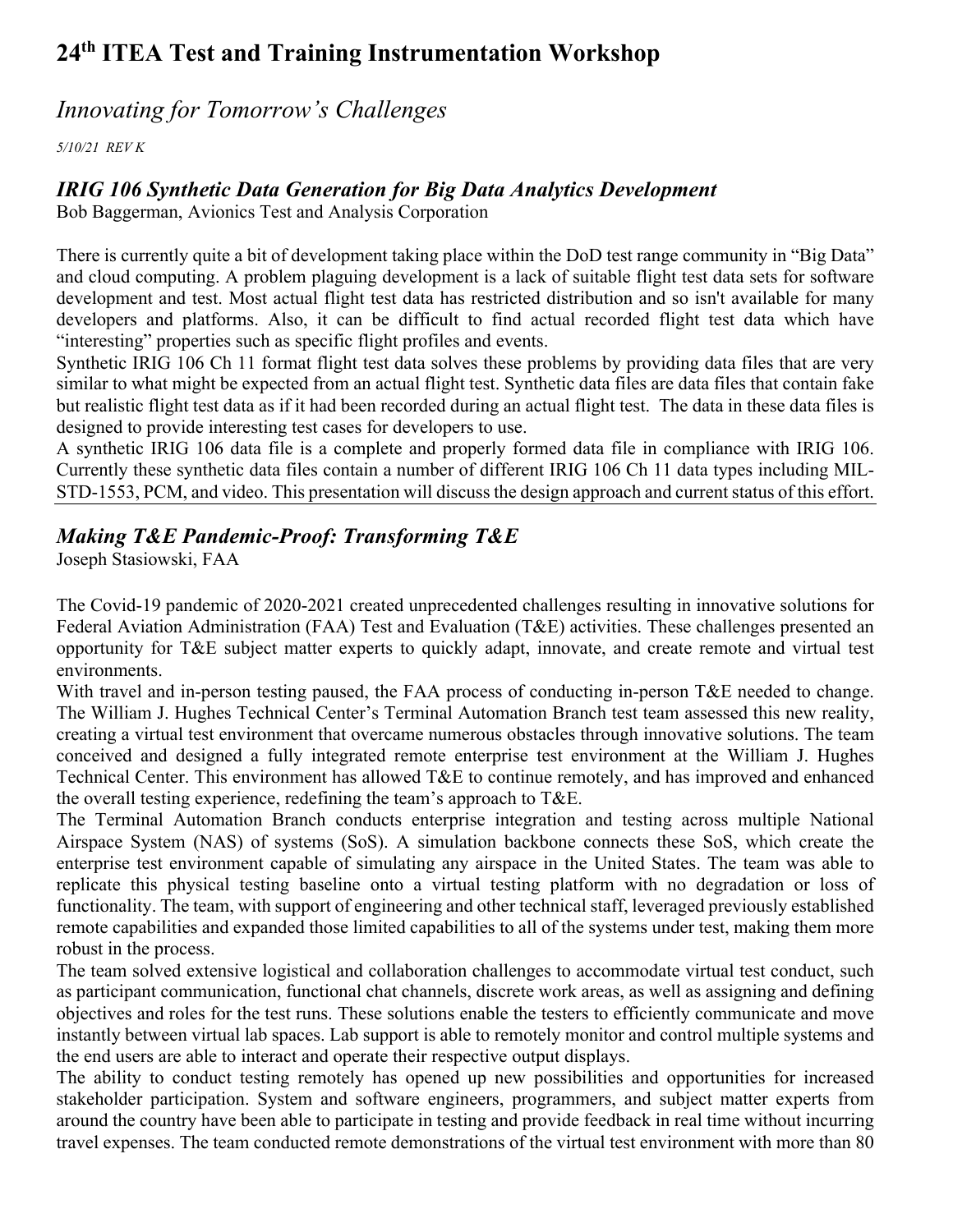### *Innovating for Tomorrow's Challenges*

*5/10/21 REV K*

participants simultaneously viewing individual workstations. Such large numbers of participants viewing displays during an active test event would never have been possible in a typical in-person demonstration. This adaptability has allowed for expedited investigation and resolution of software issues that typically require additional time and travel to solve. Despite significant global challenges, the team continues to meet program goals, testing and evaluating NAS capabilities within this virtual environment.

The Terminal Automation Branch believes this well-established remote testing capability complements inperson testing and represents the test suite of the future. A hybrid environment of in-person and remote testing provides enhanced testing capabilities not possible by in-person testing alone. With test beds spread throughout the United States and the world, connecting systems and personnel together via remote test capabilities improves efficiency and allows for testing to occur in new and innovative ways.

## *Next Generation Hardware Decommutation of Real-Time Telemetry Data Using State-ofthe-Art Technology*

Cedric J. G. Meyers, PhD, JT4

Telemetry decommutation is a critical step in the data flow of real-time flight test data collection. Hardware decommutation continues to be the fastest, most efficient, and most reliable method of decommutating flighttest data. However, the current technology is dated and the hardware is obsolete and unreliable. In addition, recent advances in network telemetry and timekeeping are driving new requirements for telemetry ground stations. These requirements may even change from mission to mission and control room to control room. Therefore, there is a strong need for an updated decommutation system that retains backwards compatibility with existing control room systems.

A new hardware decommutation system is being designed to fill the role of existing, aging systems while leveraging the latest state-of-the-art components and design. The flexible system design supports a wide range of requirements and unique implementations. The system is built on a trusted firmware core with extensive capabilities for future firmware enhancement. State-of-the-art design tools ensure robust hardware and firmware design to reduce failure vectors. Enhanced reliability features ensure uninterrupted and error-free uptime to support critical missions. This presentation will show the design concept of next-generation telemetry decommutation hardware and show how such a system will continue to support the ever-evolving data collection needs of telemetry ground stations and control rooms.

#### *Software-based Video Broadcast for Large Networks*

Sean Hawkes, 412th Range Squadron

At the Air Force Flight Test Center, tests are monitored and controlled in a Mission Control Room (MCR). These control rooms contain up to 50 workstations, each with 2 displays. There are also projector displays, server machines and a variety of incoming external video sources.

Our customers require that any display or video source be repeatable to any other display in the room. In each of these rooms, there is a video switch rack mount device that is connected to many other devices throughout the room, each connected to a workstation machine or projector. As a result, there exists an entire network in each room dedicated solely to transporting video.

This solution meets our customer's requirements for complete video distribution. However, the installation, maintenance and replacement costs have necessitated a more modern, lighter-weight solution.

Thanks to the increased processing power of general purpose computers and freely available software, the 412th Range squadron was able to develop a complete, software-based video distribution solution. The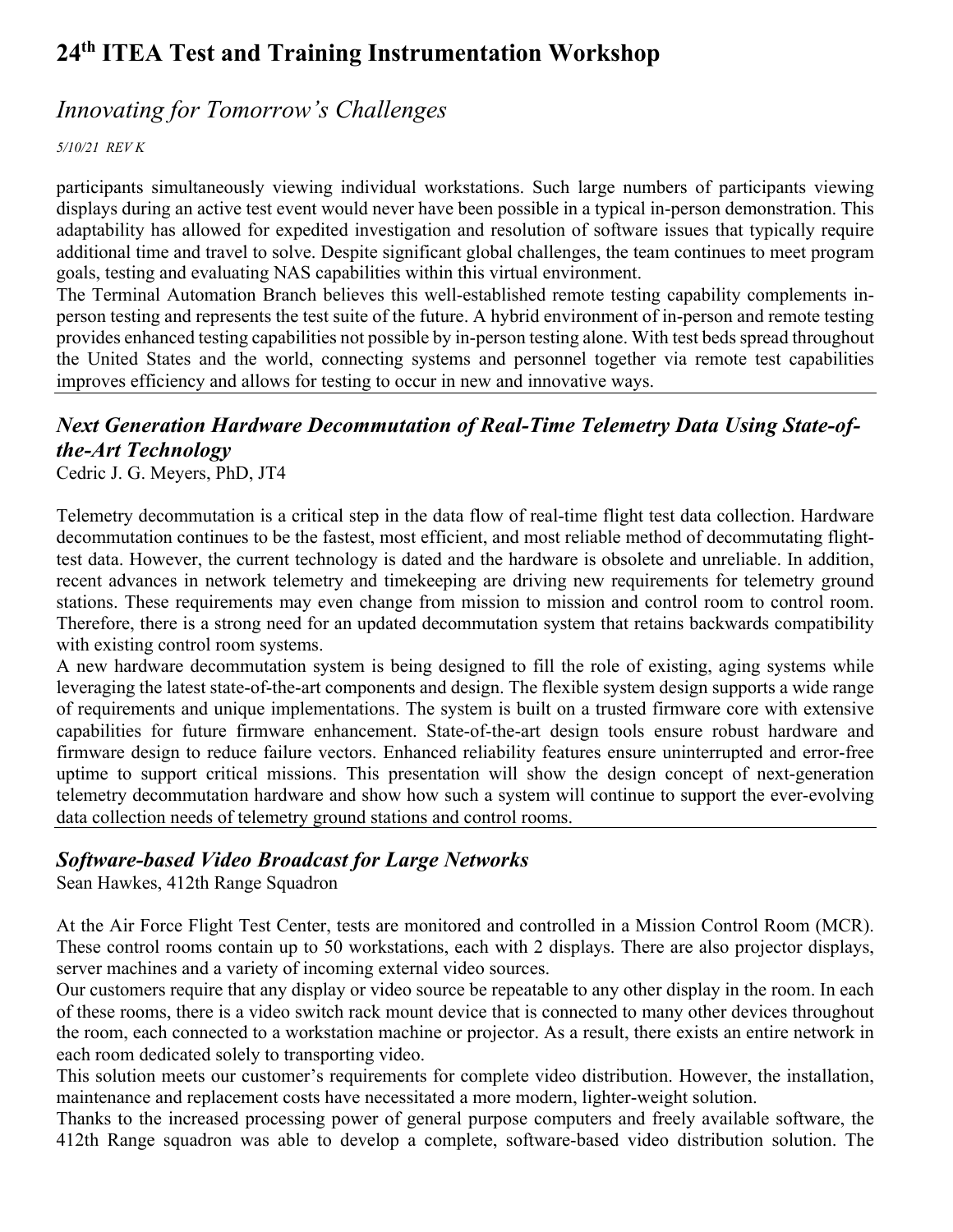### *Innovating for Tomorrow's Challenges*

*5/10/21 REV K*

software executables are able to run on general purpose computers and video cards. The video signals are broadcast over IP using the standard Ethernet network that is already in place. Our presentation will demonstrate our solution and hopefully convey its light-weight, low-cost nature.

#### *Telemetry Software and System Documentation Made 'Easy'*

Mike Delaney, 812th Aircraft Instrumentation Test Squadron

The documentation for software used in instrumentation and telemetry systems often is out of date or incomplete. Additionally, the pandemic and the influx of new engineers have made it harder to have on-site visits and training. This presentation will provide an overview of how software documentation can be produced easily using free and low-cost streaming tools to produce video tutorials, training, and can be used in software testing.

#### *TENA on an SoC*

Dr. Scott C. Wolfson & TJ Lowry, U.S. Army Redstone Test Center

There is an ever increasing need to miniaturize on-system instrumentation and provide standardized real-time control/status/data links between field instrumentation suites, tactical systems and networked computers during test events. To complicate matters further, these instrumentation suites are typically not collocated and may be exposed to the harsh environments at an open air test range, in a vehicle or on an aircraft. Test & Training Enabling Architecture (TENA) provides this functional capability but limiting factors such as software execution efficiency, command/response time periodicity and computer platform Size/Weight/Power requirements can impose use case constrains in closed-loop situations and other test activities where command/response times are critical. The primary objective of the proposed presentation and subsequent technical paper is to provide design details pertaining to an implementation method that addresses these use case limitations and report on the initial performance improvements achieved.

Modern Field Programmable Gate Array (FPGA) architectures can contain integrated microprocessors and is commonly referred to as a System-on-Chip (SoC). Instantiating TENA on an SoC addresses the identified limitations by utilizing several key characteristics of this architecture. Performance improvements are achieved using the concurrent processing features inherent to the FPGA while the microprocessor enables efficient TENA object model integration and network handling. Additionally, commercial off the shelf FPGA components typically meet or exceed the desired operational temperature range of -40 to 85 degrees C and reduce the overall Size, Weight and Power (SWaP) of instrumentation when compare to the existing PC based systems currently used for TENA implementations. These design aspects also address two primary requirements for Army/DoD on-system instrumentation. Specifically, instrumentation must operate in the same environment as the tactical test articles and must not adversely affect the operator or operation of the test article due to size, weight and power requirements.

Numerous tests are planned for the purpose of documenting and characterizing the achievable performance improvements realized by using this implementation method when compared to current sequential processor / operating system based architectures. The current Technical Readiness Level (TRL) of this design approach is estimated to be in the 4/5 range. Existing efforts will mature this design approach to TRL6 with future plans for deliverable Intellectual Property (IP) cores. When complete, end users will be able to easily instantiate TENA into the design of tactical weapon system and/or instrumentation products.

In summary, any reductions in instrumentation SWaP, improvements to test architectures and expanded use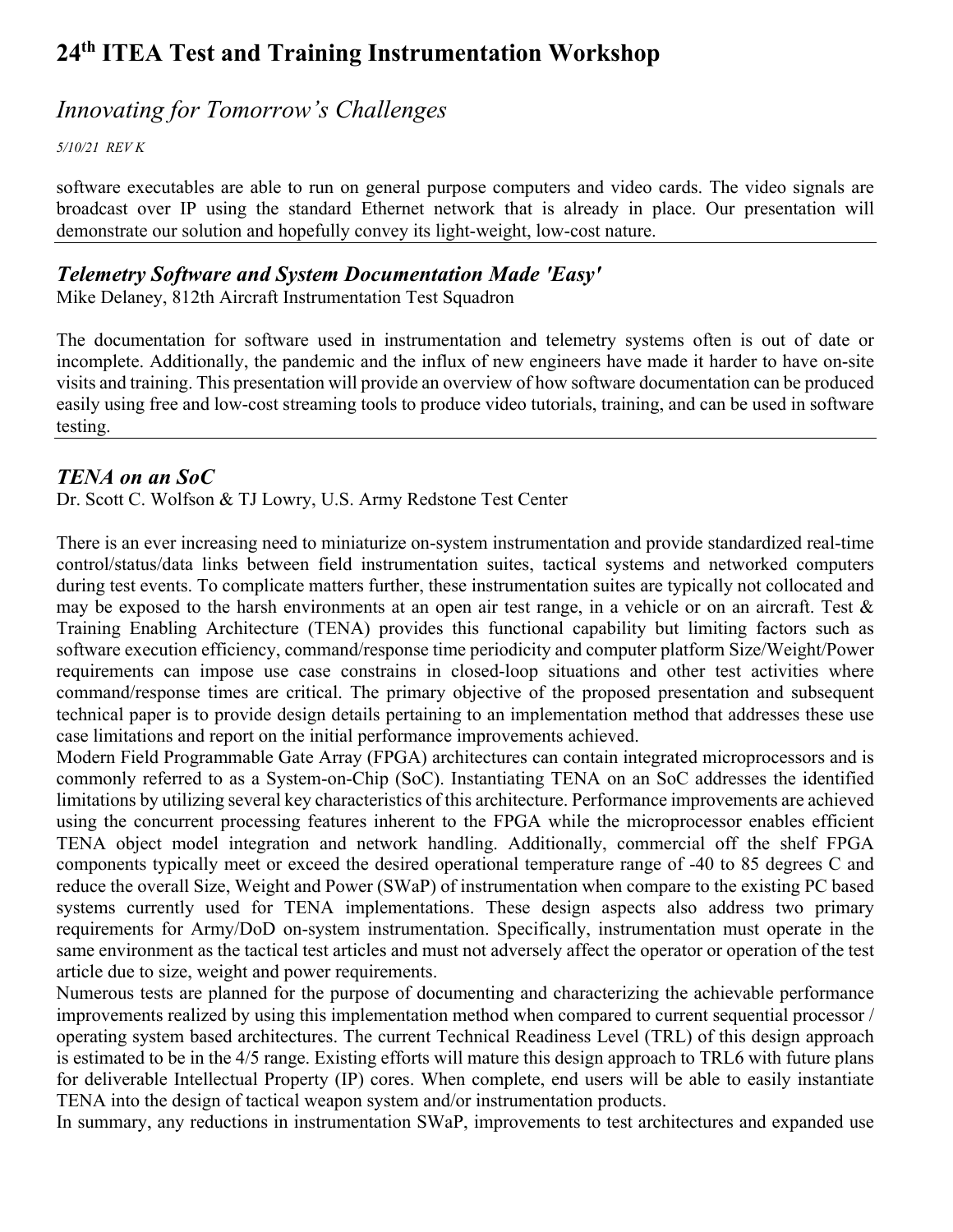### *Innovating for Tomorrow's Challenges*

*5/10/21 REV K*

cases are highly desired in the Army/DoD test community. The TENA on an SoC design approach addresses these areas and advances the State of the Art (SoA) in this specific area.

#### *Test Resource Management Center Authorizing Official Overview*

Bernard (Chip) Ferguson, Test Resource Management Center

TRMC is dedicated to ensuring the DoD (Department of Defense) Components have the right T&E (Test and Evaluation) Infrastructure to accomplish the T&E mission. To provide realistic battlefield environments to test weapon and C4ISR systems, the TRMC facilitates the integration of the National Cyber Range (NCR) Complex, Designated Ranges, and Service-owned ranges with live, virtual, and constructive (LVC) representations of these systems. Interconnected and with the proper instrumentation, these cyber range and LVC capabilities provide the necessary infrastructure to support Service T&E needs.

Mr. Ferguson will brief the processes and procedures of accomplishing the requisite Authority to Operate, to include ATO signature, to integrate the correct test instrumentation necessary for successful test execution. Mr. Ferguson will brief the procedures associated with Network Related, Instrumentation Related and Software Related ATOs. In addition, Mr. Ferguson will discuss the lessons learned from integrating Telemetry Receive and Record System, Optical Thermal Imaging System, High-fidelity Automated Airborne Reconfigurable Tracking System, and Light Detection and Ranging System into the test environment. Finally, Mr. Ferguson will brief how TRMC identifies the associated cybersecurity risks and how TRMC works with the instrumentation developer to find risk mitigation.

### *The Future of Flight Test Recorders in a TmNS World*

Mike Delaney, 812th Aircraft Instrumentation Test Squadron

Flight test instrumentation recorders face a new set of challenges as instrumentation systems migrate to Ethernet based systems, and test articles incorporate network telemetry. There is a need for the recorder to be able to provide past data while recording to support PCM backfill and if test engineers need data that isn't in the PCM stream. This presentation will discuss the limitations of current recorders and aims to start a discussion on what the next-generation of airborne recorders could look like.

### *Using Docker-Compose to Simulate Sophisticated Infrastructure in Development*

Micah Ferrill, Avionics Test and Analysis Corporation

Virtualization has long proven invaluable for sandboxing and building repeatable environments in development, staging, and production environments. With the increasing popularity of containerization tools and platforms such as docker and Kubernetes that has only increased. Even in cases where bare-metal infrastructure is utilized in production, the ability to easily reproduce complex operating environments has never been easier or more needed in our age of remote work. Docker-compose allows one to combine multiple containers such as a database or object store along with frontend or service containers. All of this is accomplished through a simple text configuration file and many common services are already containerized or even approved for use on DoD networks. In this paper we'll take a look at several examples of using docker compose to combine different services to demonstrate and prototype distributed systems before implementation on bare metal, Kubernetes, etc.